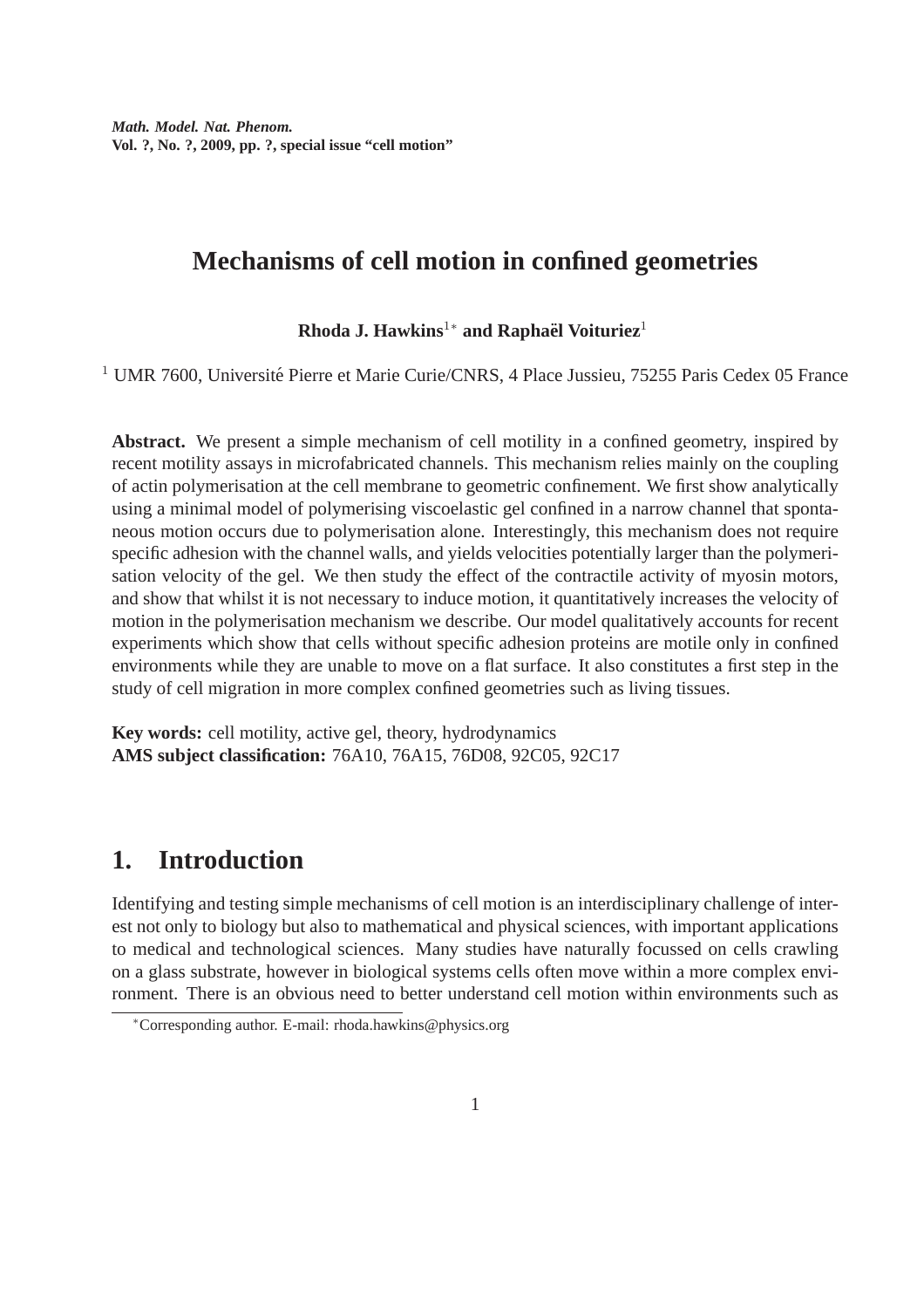living tissues. One aspect of such environments is that of geometric confinement. In this article we consider the question of cell motion in confinement building on the model first presented in [12].

Biological systems usually have low Reynolds number, meaning viscous forces dominate over inertial forces. Since inertia is negligible, sustained motion requires a constant input of energy. Systems driven out of equilibrium by an internal or external energy source are termed active. Examples of active systems range from animal flocks [31] and bacterial colonies [7, 11] to vibrated granular media [25]. The cell cytoskeleton is a striking example of such an active system. It is a network of long semi-flexible filaments made up of protein subunits, interacting with other proteins such as motor proteins. The filaments, for example actin, use the chemical energy of ATP hydrolysis to polymerise and the motor proteins use this chemical energy to exert active stresses that deform the network [1, 26].

Two main different mechanisms for cell motility have now been distinguished, namely polymerisation (or treadmilling referring to polymerisation of a filament at one end and depolymerisation at the other end) and contractility due to molecular motors. Motion due to polymerisation [2, 24] and to contractility [26] have now been observed experimentally and studied theoretically [14, 15, 16, 32, 33, 35] and numerically [22, 23]. In all these models the essential ingredients for motion are an energy input to overcome dissipation and sufficient adhesion or friction with a substrate to transfer momentum. The common picture of a cell crawling on a surface is: the thin protrusion at the leading edge of the cell (called the lamellipodium) builds strong adhesion points with the substrate and pushes forward its membrane by polymerising actin. At the back of the cell, the cell body contracts and breaks the adhesion points. The resulting overall cell velocity is then limited by the actin polymerisation rate (which however varies substantially between cell types), in agreement with available experimental data [5, 27, 30].

Recent experiments [18, 21] have observed both in-vivo and in-vitro that mutant cells that are unable to produce active integrin complexes (adhesion proteins) display sustained motility in confined environments (tissues or synthetic polymeric gels), whereas they fail to move on flat two-dimensional substrates. Motion in confinement is also observed even without myosin [18]. These observations suggest the existence of an alternative mechanism of motility to the adhesion dependent picture of a cell crawling on a surface. The ability of these cells to move in confinement but not on a surface suggests that confinement plays a vital role in this mechanism of motion.

In this article we discuss a new, simple mechanism of motility which relies strongly on geometric confinement and which accounts for these observations. Interestingly, it does not require strong specific adhesion, and yields velocities potentially larger than the polymerisation velocity. This confinement induced motility mechanism is driven primarily by actin polymerisation at the cell membrane. We also discuss the role of active contractility due to the action of molecular motors. The model relies on the hydrodynamic theory of active gels [14, 15, 16], which we review. Such a mathematical model of motion in simple confined geometries is motivated by experiments in microfabricated channels [8] and could help in understanding the mechanisms of cell migration is complex crowded environments such as living tissues.

In Section 2. we introduce the simplest form of our model; that of a polymerising viscoelastic gel confined in a long thin channel. After discussing the pressure dependence of the polymerisation and the friction with the channel walls, we calculate the pressure and velocity profile and discuss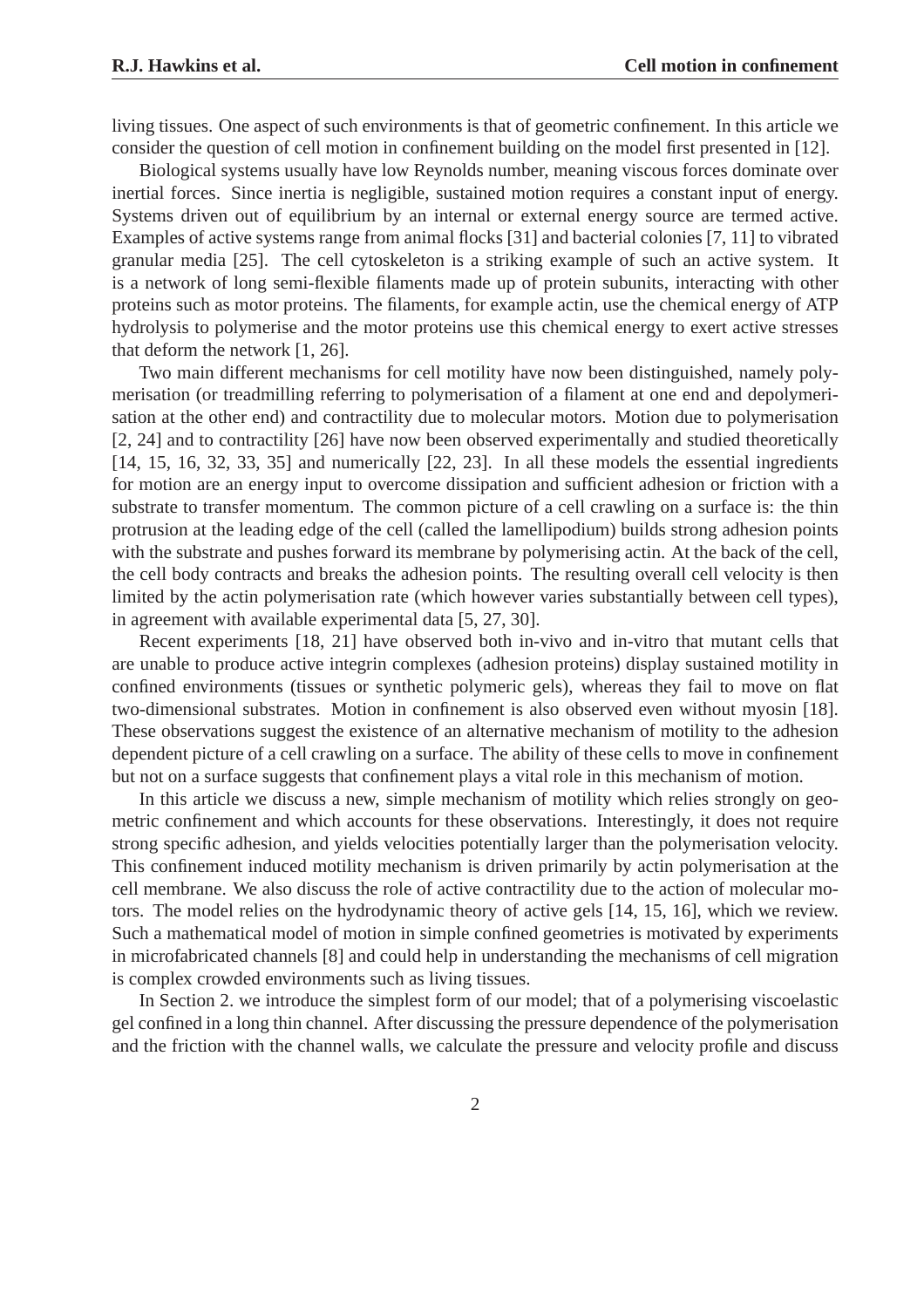the hypotheses we make to model a finite moving biological cell. In Section 3. we review the theory of active gels and discuss the role of the contractile active stress induced by molecular motors in the model presented in Section 2.. Finally in Section 4. we broaden our discussion of confinement in a straight channel by introducing a tilt to the channel wall thereby making an initial step towards more complex confined geometries.

### **2. Polymerising gel model**

In this section we introduce our model starting from a polymerising viscoelastic gel confined in a channel. We then refine this model to mimic motile cells in confinement.

### **2.1. A viscoelastic gel in an infinitely long channel**



Figure 1: Channel geometry.

Initially we consider a passive incompressible viscoelastic film confined in a bidimensional channel of width b and infinite length as shown in Figure 1. In such a single fluid model, for the polymer plus the solvent, it is reasonable to assume global incompressibility. The experimental observations motivate incompressibility since the cell volume appears to be roughly constant when it changes shape to fit into the channels. The bidimensional geometry mimics the experimental conditions of channels of rectangular cross-section. The case of a cylindrical confining channel can be treated with minor modifications. The axes are defined with x along the channel and z across it. The confining walls are placed at  $z = 0$  and  $z = b$ . We denote the components of the velocity of the gel by  $v_i$ , the strain rate by  $u_{ij} = (\partial_i v_j + \partial_j v_i)/2$ , and the vorticity tensor by  $\omega_{ij} = (\partial_i v_i - \partial_j v_i)/2$ . We assume that the gel is described by a linear Maxwell model of viscoelasticity, which simply represents the material as an elastic spring in series with a purely viscous drag. Therefore the constitutive equation relating the strain rate to the deviatory stress tensor  $\sigma_{ij}$  is written as:

$$
2\eta u_{ij} = \left(1 + \tau \frac{\mathbf{D}}{\mathbf{D}t}\right) \sigma_{ij},\tag{2.1}
$$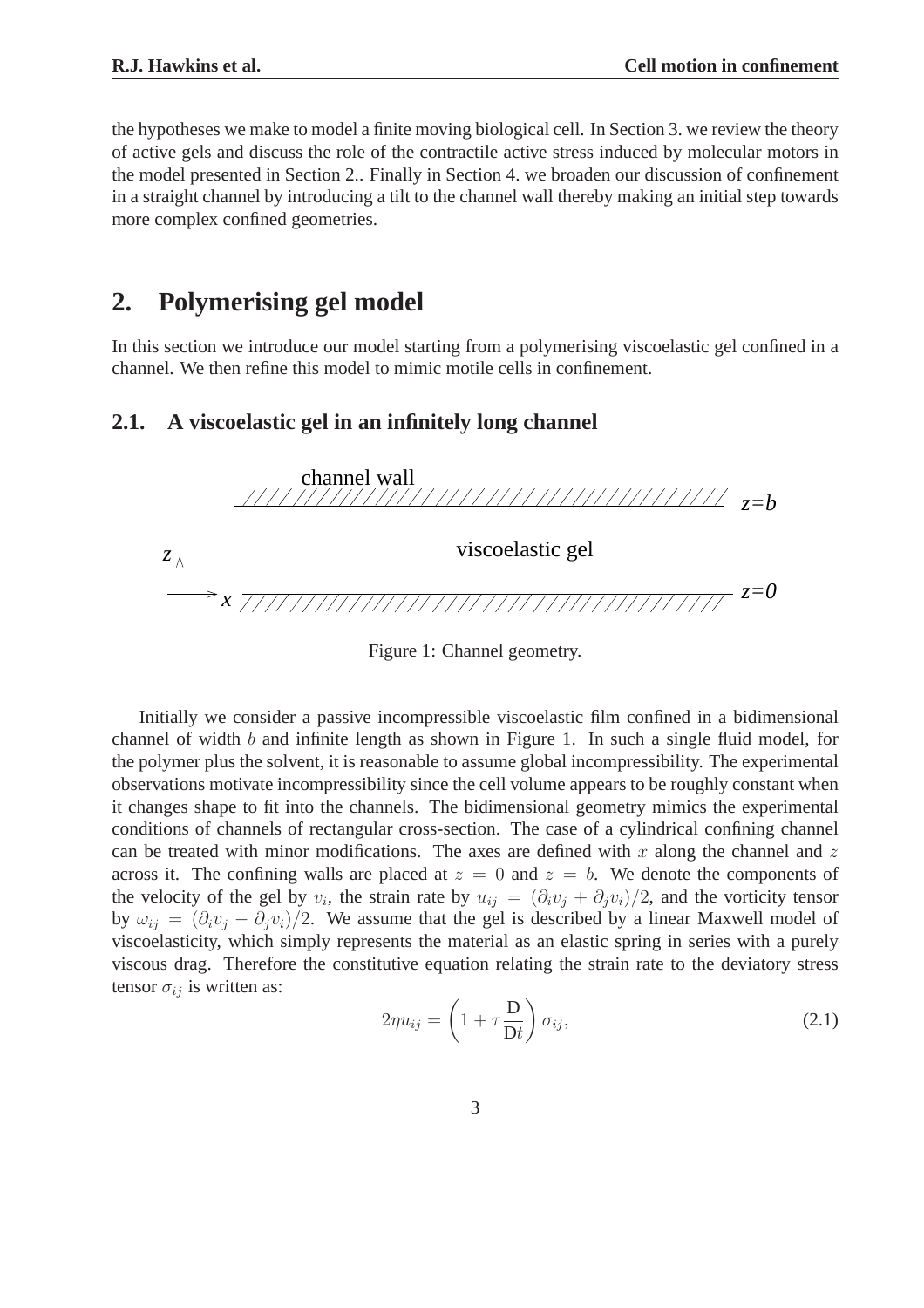where  $\eta$  is the shear viscosity and  $\tau$  is the typical relaxation time of the drag related to the elastic modulus  $E = \eta/\tau$ . To ensure invariance with respect to translation and rotation, we use the co-rotational derivative  $\frac{D\sigma_{ij}}{Dt} = \frac{\partial \sigma_{ij}}{\partial t} + v_k \partial_k \sigma_{ij} + \omega_{ik} \sigma_{kj} + \omega_{jk} \sigma_{ki}$  [19], instead of the usual time derivative. For very short relaxation times  $\tau$ , equation (2.1) describes a viscous fluid and for long relaxation times it describes an elastic material. For polymer gels in practice  $\tau$  widely varies with parameters such as polymer concentration, pressure, or the cross-linker concentration. For dilute polymer gels,  $\tau$  is very small and the gel behaves as a viscous fluid. At higher concentrations, or for more cross-linked gels,  $\tau$  becomes very large and the gel behaves as an elastic medium. In what follows we assume that the gel is in either of the two regimes. We assume that our gel is incompressible such that, in the case of no polymerisation or depolymerisation,

$$
\nabla \cdot \mathbf{v} = \partial_x v_x + \partial_z v_z = 0, \tag{2.2}
$$

which means that  $\tau$  depends on pressure P only. We define a critical pressure such that  $\tau$  (P <  $P^*$ ) = 0 (viscous regime) and  $\tau(P > P^*) = \infty$  (elastic regime). Initially we consider the gel to be in the viscous fluid regime ( $\tau = 0$ ). In the limit of low Reynolds number viscous forces dominate over inertial forces and the Navier-Stokes equation simplifies to the balance of forces;

$$
\partial_i(\sigma_{ij} - P\delta_{ij}) = 0. \tag{2.3}
$$

Finally as in [14] we assume viscous friction at the channel walls  $z = 0$  and  $z = b$ , and write  $\sigma_{xz} = \xi v_x$  where  $\xi(x)$ , which can potentially be a function of x, characterises the friction and will be described in more detail below.

### **2.2. A viscoelastic gel in a thin, infinitely long channel**

We now derive the dynamical equations of the system in the lubrication approximation (  $b \ll L$ where L is the typical length of the system). In this limit the variation of velocity field  $v_i(x, z)$ along the channel (in the x direction) can be taken as negligible as compared to variations along z. The force balance (equation (2.3)) therefore becomes;

$$
\partial_z P = 0
$$
  

$$
\partial_x P = \eta \partial_z^2 v_x.
$$

In this approximation therefore  $\partial_x P = \frac{dP}{dx}$  $\frac{dP}{dx}$ . With the symmetry  $v_x(x, 0) = v_x(x, b)$  and the viscous friction  $\sigma_{zx}(z=0) = \xi v_x(x,0)$  this leads to

$$
v_x(x,z) = -\frac{1}{2\eta} \frac{dP}{dx} \left( (b-z)z + \frac{b\eta}{\xi} \right)
$$
 (2.4)

and with the incompressibility condition equation (2.2)

$$
v_z(x,z) = \frac{1}{12\eta} \frac{d^2 P}{dx^2} \left( (3b - 2z)z + \frac{6b\eta}{\xi} \right) z - \frac{dP}{dx} \frac{d\xi}{dx} \frac{dz}{2\xi^2} + v_z(x,0).
$$
 (2.5)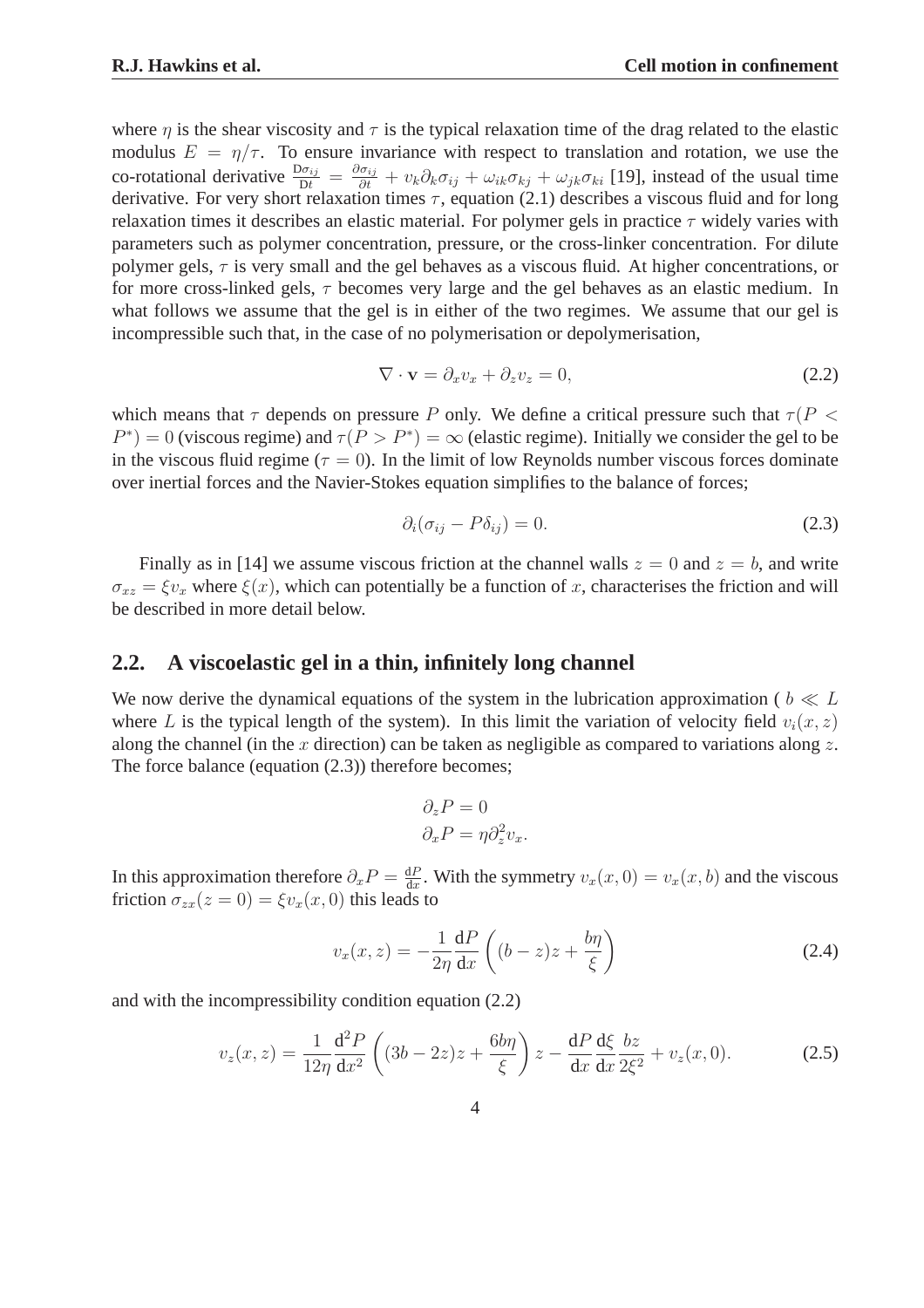Defining the average velocity along the channel  $v(x) = (1/b) \int_0^b v_x(x, z) dz$ , we obtain the following proportional relationship between the fluid flux and the pressure gradient;

$$
v(x) = -\frac{b^2}{12\eta} \left( 1 + \frac{6\eta}{b} \xi^{-1} \right) \frac{dP}{dx},
$$
\n(2.6)

which is therefore of the form of Darcy's law.

### **2.3. Self-polymerisation**

To this passive viscoelastic gel, we add active properties to describe a biological active gel. The first active property we consider is the out-of-equilibruim polymerisation of the gel. Actin monomers are added to actin filaments in a cell by the consumption of the biological fuel ATP. Other proteins regulate the nucleation and polymerisation of actin filaments. It is commonly observed that actin polymerisation activators such as WASP proteins preferentially locate along the cell membrane [1, 5]. In the case of dendritic cells, actin filaments appear to anchor perpendicularly to the cell membrane, forming structures called podosomes where polymerisation takes place [4]. For these reasons we suppose that the gel is polymerised at the gel/wall interface with speed  $v_p$ , therefore inducing an inward flow of actin,  $v_z(x, z = 0) = -v_z(x, z = b) = v_p$  (see Figure 2). The



Figure 2: Polymerising gel in a channel. Blue arrows show the inward flow due to polymerisation normal to the channel walls.

model as so far described is therefore equivalent to a viscous fluid in an infinitely long thin channel into which fluid is injected perpendicularly from the walls. The polymerisation is balanced by depolymerisation to conserve mass. When calculating the velocity profile, equations (2.4) and (2.5), as we do to obtain Figures 6, 8-12, the depolymerisation rate  $k_d$  should also be included in the incompressibility condition (2.2) and therefore appears in equation (2.5) in the additional term  $-k_dz$ . Here however we focus on the average velocity along the channel v and write;

$$
\frac{\mathrm{d}}{\mathrm{d}x}(bv) = 2v_p - k_d b. \tag{2.7}
$$

Equation (2.6) then becomes;

$$
\frac{\mathrm{d}}{\mathrm{d}x} \left[ b^3 (1 + \tilde{\xi}^{-1}) \frac{\mathrm{d}P}{\mathrm{d}x} \right] = -12\eta (2v_p - bk_d),\tag{2.8}
$$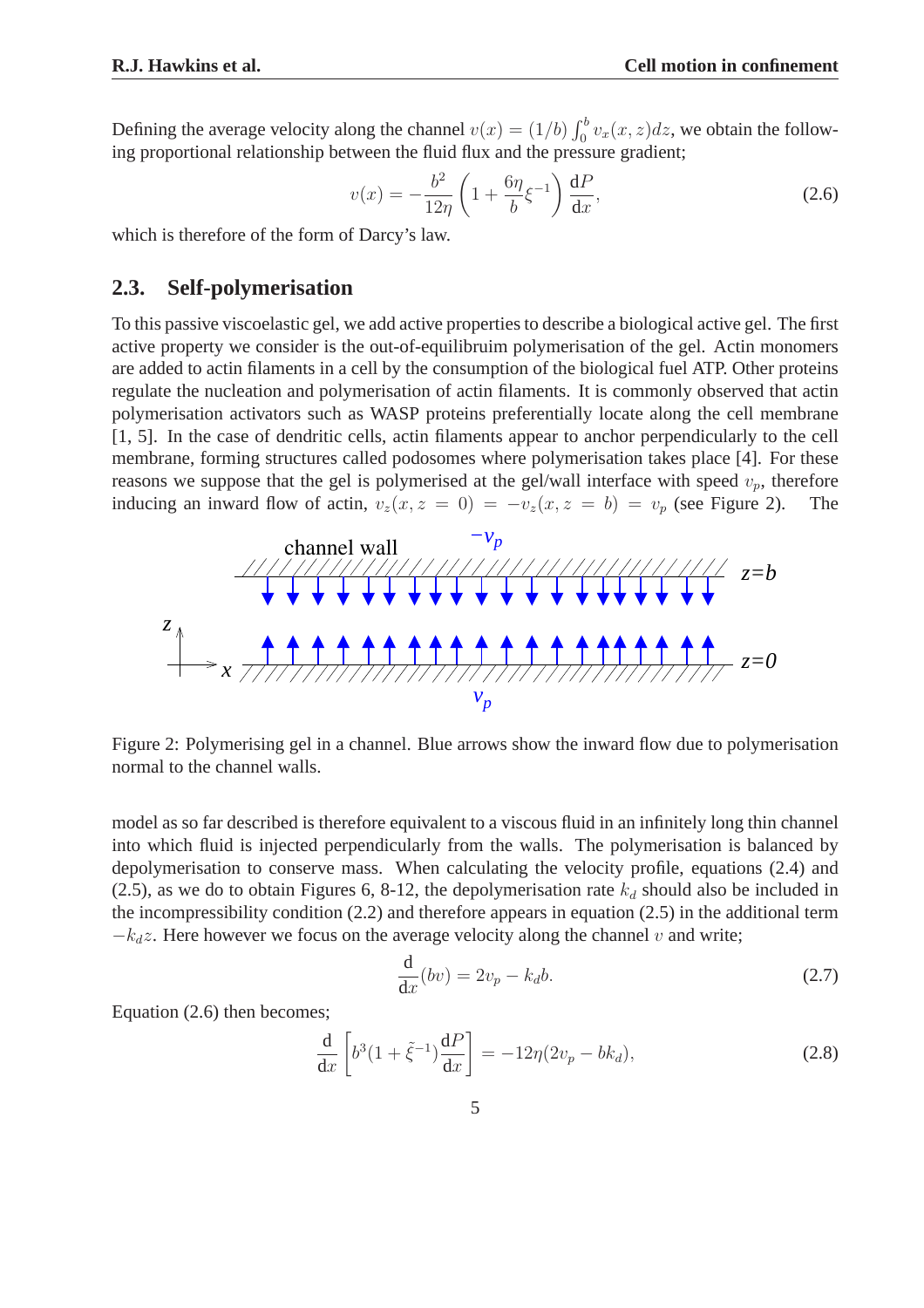where  $v_p$  and the nondimensional friction  $\tilde{\xi} \equiv \xi b/6\eta$  can be a priori functions of P and x.

### **2.4. Boundary conditions**

Two boundary conditions are needed to determine the pressure profile  $P(x)$  from equation (2.8). We neglect the friction with the surrounding fluid in the channel and set the pressure at the leading edge, which is assumed to coincide with the point  $x = L$ , as  $P(L) = 0$ , which gives the first boundary condition. Note that if the pressure at the leading edge is finite due to an external force, our results apply with an unimportant shift in the pressure field. We look for stationary states with broken symmetry and positive velocity and therefore the pressure is a decreasing function of  $x$ . If the system is large enough, we assume that at the front the gel is in the fluid phase but that at a certain point the increasing pressure towards the back will reach the threshold  $P^*$  above which the gel is in the elastic regime. We therefore consider the gel in the channel as consisting of a fluid part at the front, travelling at velocity  $V$  and an elastic part at the back with velocity zero, extending to  $x = -\infty$  (see Figure 3). The boundary between the two phases, which we label as  $x = 0$ , must



Figure 3: Diagram of the model showing channel geometry and viscous and elastic regimes. Blue arrows show the flow direction

move at the same velocity as the fluid front  $V$  for a constant length  $L$  of the fluid part ( $L$  is constant for incompressible flow). The fact that the velocity of the elastic region should be zero gives the second boundary condition needed to calculate the pressure field:  $v(0) = 0 = \frac{dP}{dx}|_{x=0}$ . The selfconsistent condition  $P(0) = P^*$  gives in turn an equation enabling the calculation of the length L of the fluid front. We then write that the velocity  $V$  of the front is given by the calculated velocity of the flow plus the polymerisation velocity at the leading edge  $v(L) + v_p(L)$ . We stress that the flow velocity is *forward*, i.e. in the same direction as the moving leading edge. Such a forward flow relies on the existence of an elastic region at the back. Such a denser elastic region at the back, called the uropod, is indeed well reported in dendritic cells [28], and is characterised by a higher concentration of cross-linkers. Such an increased concentration of cross linkers would increase the relaxation time  $\tau$  (and therefore elastic nature) further beyond that caused by the pressure gradient of the homogeneous incompressible case described here. It is worth noting that the pressure we are discussing here is the mechanical pressure exerted by the fluid due to the force generated by the polymerisation against the confining walls. Real cells are also affected by osmotic pressure due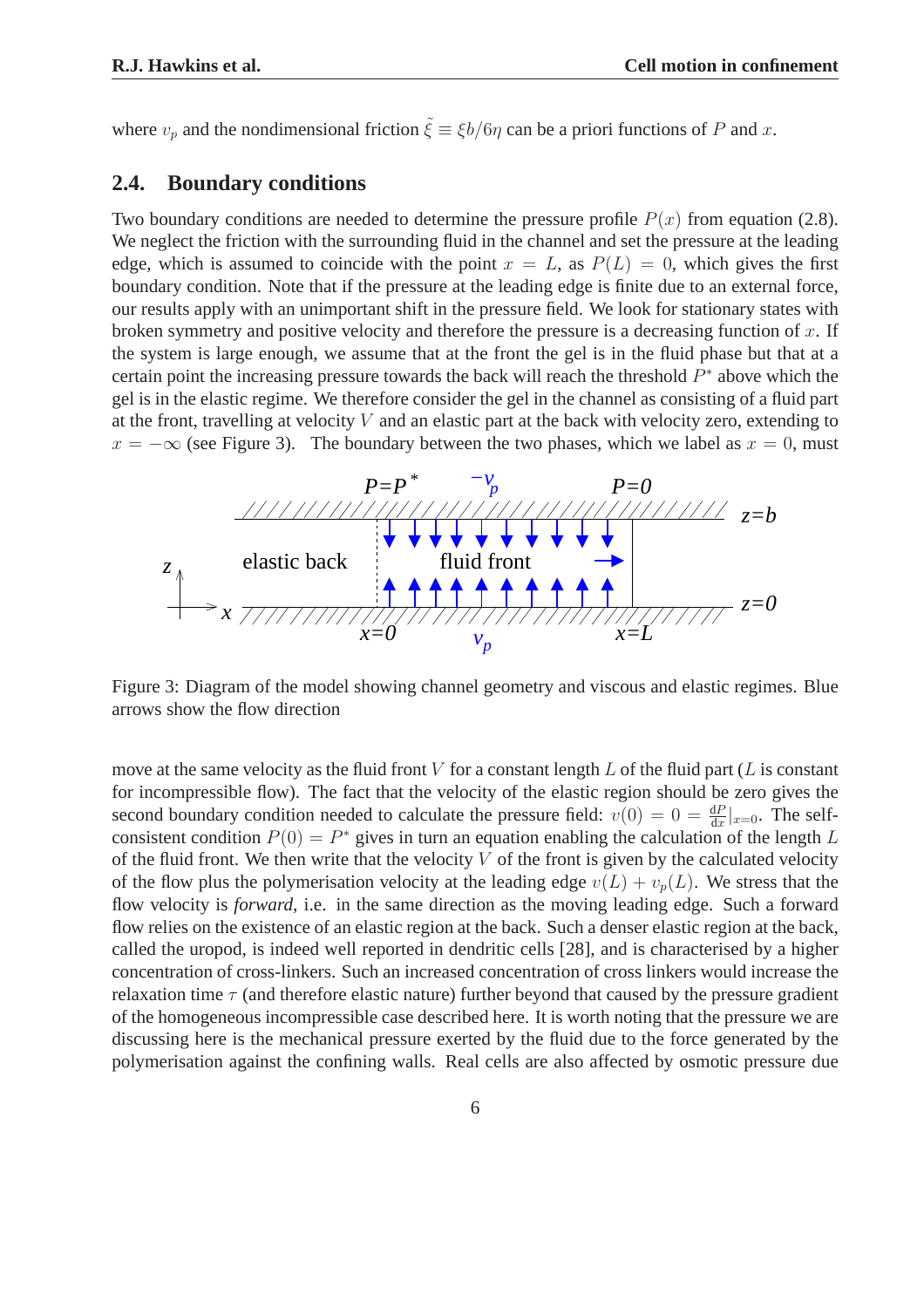to differing concentrations of molecules across the cell membrane. We do not discuss potential contributions from osmotic pressure here.

### **2.5. Pressure dependent friction**

Qualitatively, the value of the length  $L$  is dictated by the steepness of the pressure gradient, and therefore by the friction  $\hat{\xi}$ . If  $\hat{\xi}$  is small, then only very long fluid fronts can move. However in this section we show quantitatively that the coupling of  $\tilde{\xi}$  with the pressure field actually enables short fluid fronts to move even with a low bare friction (such as that mimicking integrin knock-out experiments by [18]).

Following [9] we argue that the friction coefficient  $\tilde{\xi}$  for a polymeric gel depends on the normal constraint. Qualitatively a high normal constraint increases the attachment rate of polymers onto the channel walls by lowering the entropic barrier, and decreases the detachment rate.

In a gel moving at  $v_0$ , a single filament attached to the surface for a typical time  $\tau_a$  will experience a force  $F = Ev_0 \tau_a$  where E is an elastic modulus. If there are n filaments and the probability of a filament being attached is  $P_a$  the total frictional force will be given by  $F_{\text{fric}} = n P_a E v_0 \tau_a$ . The attachment probability  $P_a$  will be given by the Fokker-Planck equation

$$
\frac{\mathrm{d}P_a}{\mathrm{d}t} = \frac{1 - P_a}{\tau_d} - \frac{P_a}{\tau_a}
$$

where  $\tau_d$  is the typical time a filament stays detached. If the number of connected filaments changes slowly enough we can take the steady-state solution  $P_a = \frac{\tau_a}{\tau_a + \tau_a}$  $\frac{\tau_a}{\tau_a+\tau_d}$  and therefore

$$
F_{\rm fric} = \frac{nEv_0\tau_a^2}{\tau_a + \tau_d}.
$$

We make the assumption that  $\tau_a \gg \tau_d$  which corresponds to the case where the filaments are mostly attached and the friction is then dominated by the detachment rate  $F_{\text{fric}} \approx nEv_0\tau_a$ . If the speed of the gel at the surface is relatively small, mechanical breakage of filaments can be neglected and the detachment rate of filaments  $1/\tau_a$  is given by the chemical off rate which is proportional to  $\exp(-W/k_BT)$  where W is the energy barrier for dissociation which is proportional to the normal constraint  $W \propto (P - \sigma_{nn})$  and  $k_B$  is the Boltzmann constant and T the temperature. This then leads to  $F_{\text{fric}}/v_0 \propto e^{\beta(P-\sigma_{nn})}$  where  $\beta$  is a positive constant of dimensions of inverse pressure that characterises the pressure dependence of the friction. Therefore the friction coefficient is written as

$$
\tilde{\xi} = \tilde{\xi}_0 e^{\beta(P - \sigma_{nn})},\tag{2.9}
$$

where in our geometry of straight channel walls the normal stress  $\sigma_{nn} = \sigma_{zz}$  for both walls at  $z = 0$  and  $z = b$ .

### **2.6. Pressure dependent polymerisation**

We use a standard ratchet model for the polymerisation of a filament against a barrier following [6]. In the simplest ratchet model the polymerisation speed of a filament at the cell membrane is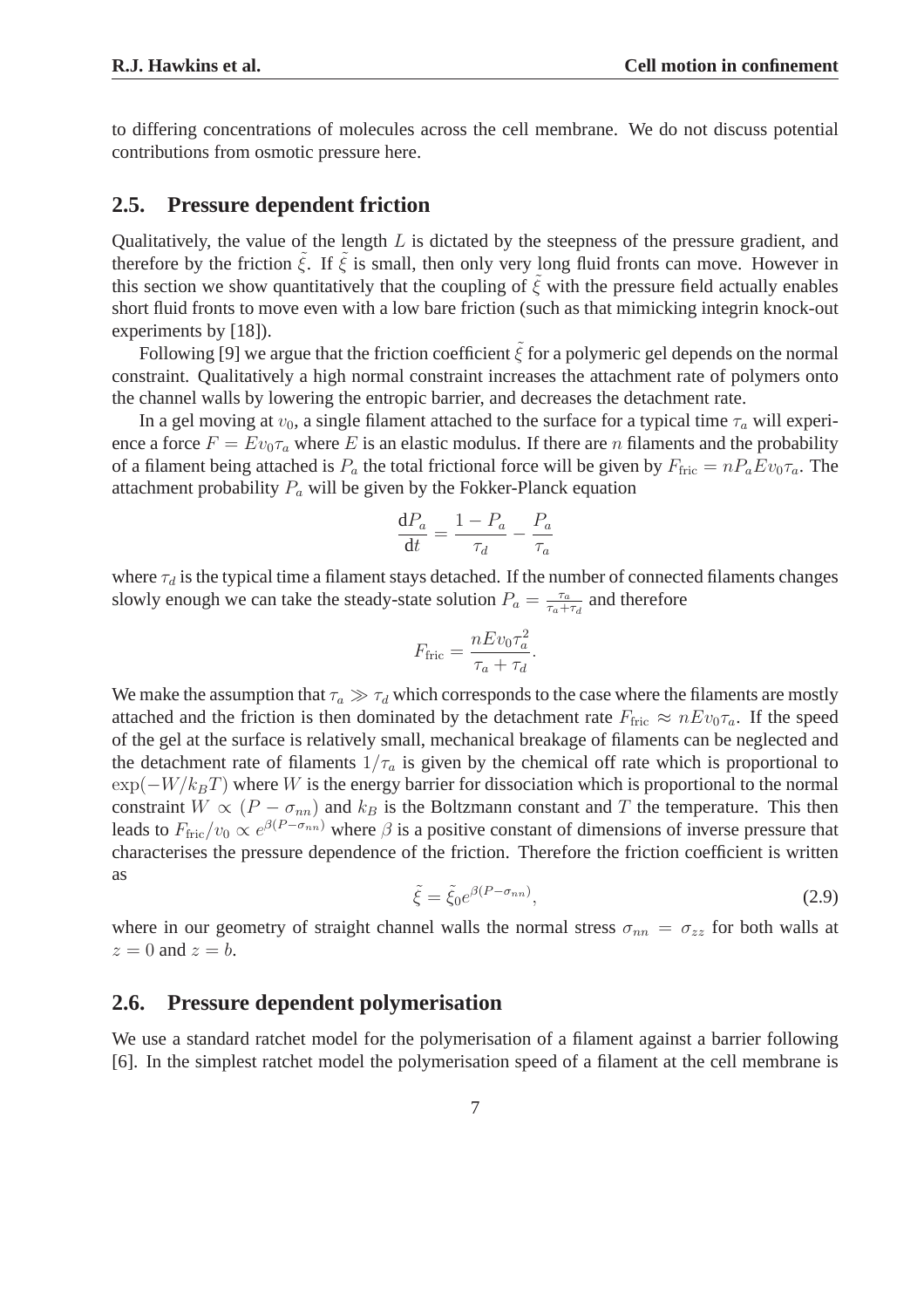given by the bare attachment rate  $k_{on}$  in the absence of any force multiplied by the probability of thermal fluctuations producing a gap large enough for a new subunit to attach (see Figure 4). The



Figure 4: Cartoon of a ratchet model of filament polymerisation.

energy required for a gap the size of a subunit  $\delta$  is given by  $F\delta$ , where F is the load which in our case is proportional to the normal constraint  $(P - \sigma_{nn})$ . Therefore the polymerisation speed is given by  $v_p = k_{on} \delta e^{-F \delta / k_B T}$  which we write as

$$
v_p = v_p^0 e^{-\alpha (P - \sigma_{nn})}
$$
\n(2.10)

where  $v_p^0 = k_{\rm on} \delta$  and  $\alpha$  is a positive constant. In this minimal model outlined here we are assuming the filament consists of a single protofilament (in actuality actin has two) and we neglect the dissassociation rate  $k_{\text{off}}$  from the polymerising end (known as the barbed or plus end). In other words we are assuming that all the depolymerisation occurs at the minus end of the actin filament. Implicit in the model outlined here is also the assumption that the diffusion over the distance  $\delta$  is fast compared to the rate of addition of subunits  $k_{on}$  and therefore does not influence the polymerisation speed.

### **2.7. Calculation of the pressure profile**

Equations (2.9) and (2.10) make equation (2.8) an autonomous equation for  $P$ , which is completed by the two boundary conditions discussed above in Section 2.4. To our knowledge, such an equation cannot be solved analytically in the general case. However in the regime of small  $\alpha$  (defined by  $\alpha P^* \ll 1$ ,  $v_p$  can be taken as constant and an analytical approximation scheme can be proposed, which enables a discussion of the motility mechanism.

We first neglect the stress due to the velocity,  $\sigma_{nn}$ , in equation (2.9) and write the friction coefficient as  $\tilde{\xi} \approx \tilde{\xi}_0 e^{\beta P}$ . This assumption underestimates the friction, and therefore the pressure field. With these approximations equation (2.8) can be integrated twice analytically and yields an implicit equation for the pressure field to lowest order  $P^0$ :

$$
P^{0} + \frac{\tilde{\xi}_{0}^{-1}}{\beta} (1 - e^{-\beta P^{0}}) = \frac{6\eta (2v_{p}^{0} - bk_{d})}{b^{3}} (L^{2} - x^{2}).
$$
\n(2.11)

where we have implemented the boundary conditions,  $P(L) = 0$  and  $\frac{dP}{dx}|_{x=0} = 0$ , as discussed in Section 2.4. This first expression  $P^0$  gives a lower bound of the pressure field, and provides a satisfactory approximate as shown by the dotted blue curve in Figure 5.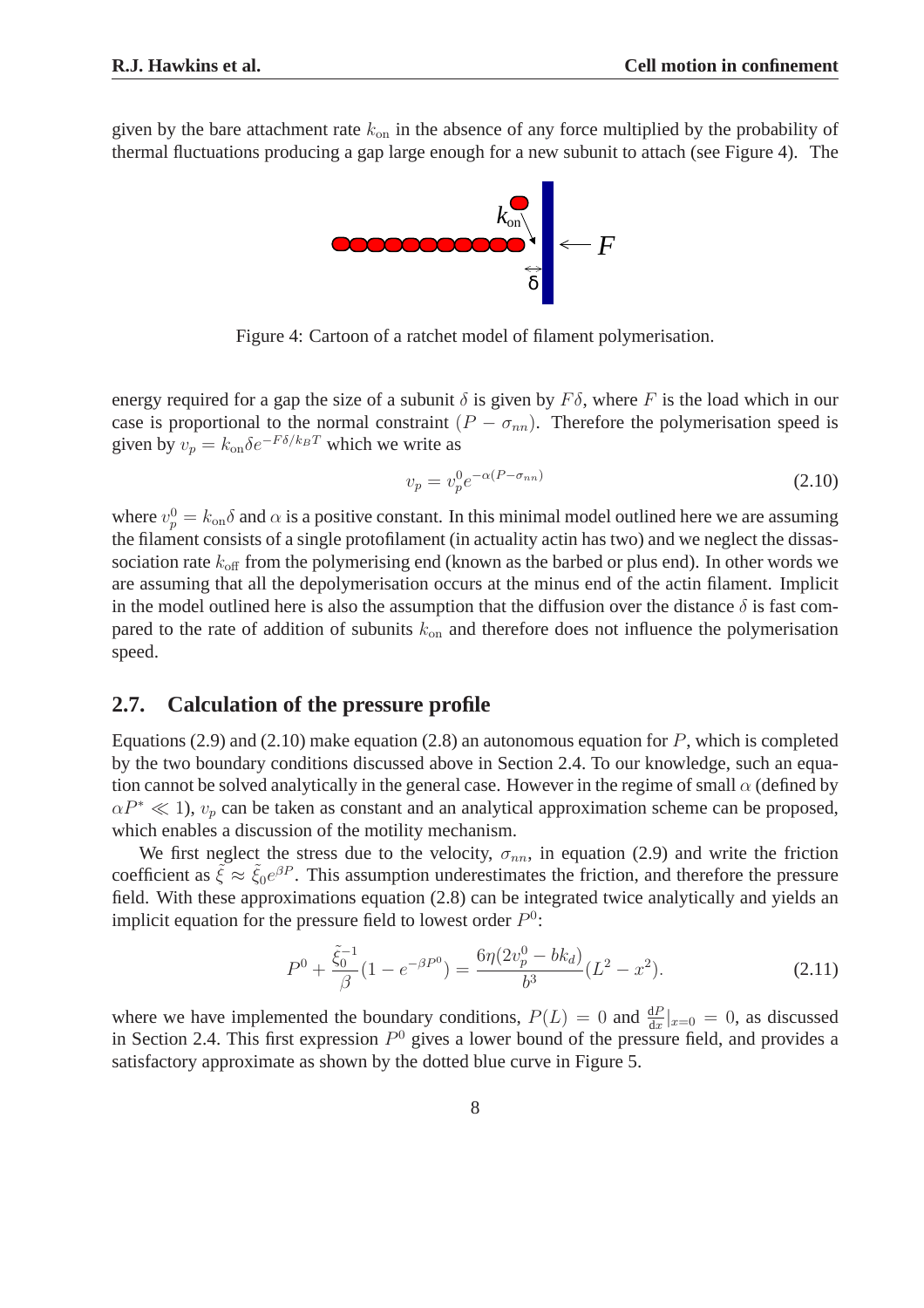To improve on this estimate, we use  $P^0(x)$  to determine the lowest order velocity profile  $v_i^0(z)$ and calculate  $\sigma_{zz}^0 = 2\eta \partial_z v_z^0$ . The velocity profile is calculated using equations (2.4) and (2.2) with the calculated pressure. Equation (2.8) is then resolved using this calculated value of  $\sigma_{zz}^0$  for  $\sigma_{nn}$ , yielding the next order  $P^1(x)$  which in turn can be used for further iterations. This result is the dot-dashed green line plotted in Figure 5. Using realistic values for the parameters corresponding to the actin cytoskeleton, used in [9] and [3], the iteration procedure converges rapidly.

In the general case of finite  $\alpha$ , the first iteration giving  $P^0(x)$  has to be performed numerically, and then the same procedure applies. As shown by the dashed red line in Figure 5 including the pressure dependence of the polymerisation speed ( $\alpha > 0$ ) decreases the pressure compared to  $\alpha = 0$ . This is expected since the pressure is built up by the polymerisation itself.

To show the impact of the pressure dependence of the friction the result for  $\beta = 0$  is also shown in Figure 5 by the black line. Clearly this coupling greatly enhances the pressure.



Figure 5: Pressure profile. In order of increasing pressure the curves are: solid black: numerical value  $P^0$  for  $\beta = 0$ ,  $\alpha = 0.01$ k $Pa^{-1}$ ; dashed red: numerical value  $P^0$  for  $\beta = 1$ k $Pa^{-1}$  and  $\alpha = 0.01 \text{kPa}^{-1}$ ; dotted blue: analytical expression equation (2.11) for  $\beta = 1 \text{kPa}^{-1}$ ,  $\alpha = 0$ ; dot-dashed green: numerical value  $P^1$  for  $\beta = 1 \text{kPa}^{-1}$ ,  $\alpha = 0$ ; solid orange: numerical value  $P^1$  for  $\beta = 1 \text{kPa}^{-1}$ ,  $\alpha = 0$  for an active polymerising gel (see Section 3.4.). Other parameters (estimates from [3, 9]):  $L = 10 \mu \text{m}$ ,  $b = 1 \mu \text{m}$ ,  $\eta = 10 \text{kPa}$ s,  $k_d = 0.1 s^{-1}$ ,  $v_p^0 = 0.1 \mu \text{m} s^{-1}$ ,  $\xi_0 = 0.1$ kPa s  $\mu$ m<sup>-1</sup>.  $v_p^0$  is taken as the speed of dendritic cells on a surface which is expected to be the actin polymerisation speed [30].  $\xi_0$  is taken as very small (lowest estimate in [9] which is 100 fold smaller than in keratocytes [14, 15, 16]) to mimic the low adhesion of integrin knockout dendritic cells.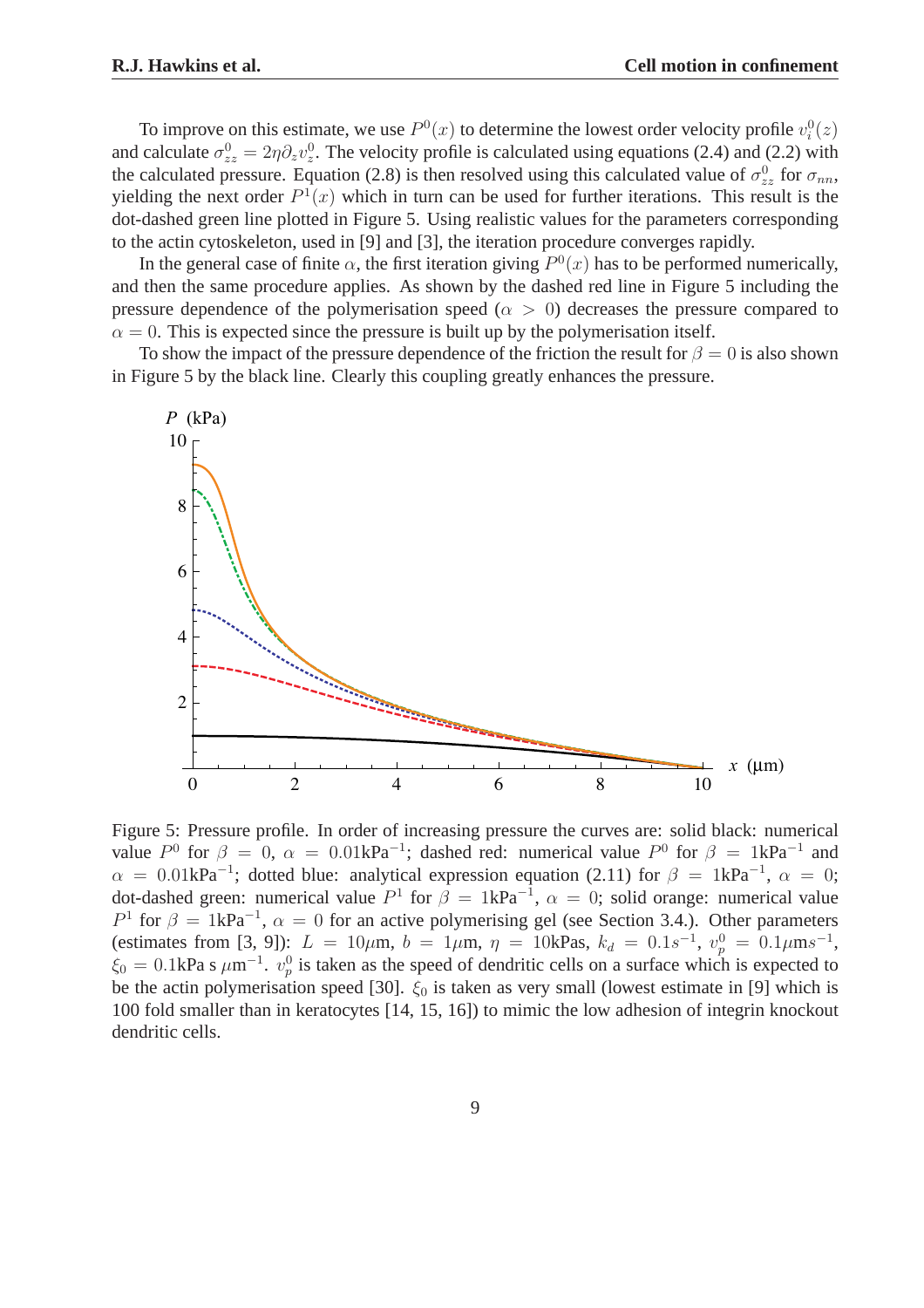### **2.8. Velocity profile**

Substituting the pressure as calculated in Section 2.7., into equations (2.4) and (2.5) allows us to calculate the velocity profile plotted as blue arrows (filled arrow heads) in Figure 6. For simplicity we use the first iteration,  $P^0(x)$ . We use  $\alpha = 0.01$ ,  $\beta = 1$  and other parameters as in Figure 5.



Figure 6: Velocity profile (equations (2.4) and (2.5)) (blue, filled arrow heads) for a polymerising gel in a thin channel.

### **2.9. Modelling a finite cell**

We now consider the extra hypotheses required to more realistically model a moving biological cell. Initially we considered an infinitely long system which as from Section 2.4. we consider to be made up of a fluid front  $x > 0$  and an elastic back  $x < 0$ . Also in Section 2.4. we introduced the leading edge located at  $x = L$ . Instead of an open system extending to  $x = -\infty$  we now assume that the elastic regime is a finite region mimicking the uropod observed at the back of the cell [28]. Additionally, we assume  $\beta P^* \gg 1$  such that the friction of the uropod with the channel walls is very large, enforcing  $v(0) = 0$ . To conserve the total cell mass, we further assume that in the uropod the gel depolymerises at the speed of the leading edge  $V = v(L) + v_p(L)$  (which defines the over all speed of the cell). A high depolymerisation rate in the uropod can be justified by the high pressure and a depletion of free actin monomers due to the forward flow. This high depolymerisation rate refers to the depolymerisation in the elastic regime and does not refer to the depolymerisation in the fluid region which we assume, as stated previously, is constant. With these hypotheses, the model presented above mimics a cell moving in a channel with velocity  $V$ , and shows that the confinement induced motility mechanism can indeed be used by cells. Interestingly, for the parameter values used in Figure 5 the front velocity is calculated to be  $\sim 10 \mu$ m/min which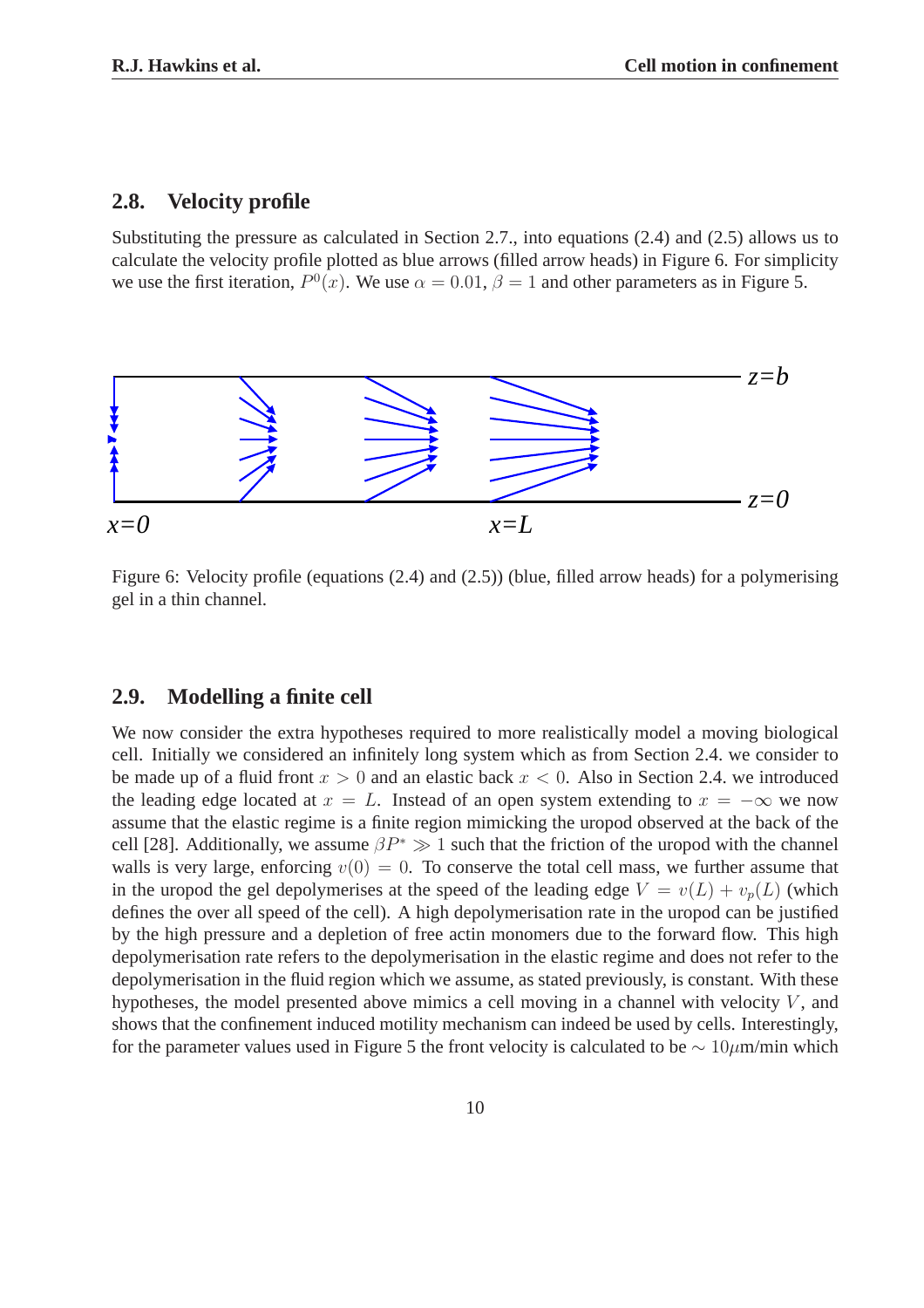is close to the velocity that can be reached by dendritic cells in collagen matrices [18] and in channels (up to  $12 - 15\mu$ m/min) [8] which significantly is larger than the polymerisation velocity taken as the speed on a flat surface,  $4 - 6\mu$ m/min [13].

### **2.10. Motility in confinement versus on a surface**

The mechanism we have described produces a forward flow which relies on a pressure build up to  $P^*$  in the gel, here induced by confinement. In order to reach a high enough pressure the system needs to be long enough. An estimation of the minimal system size L is given by taking  $x = 0$  and  $P = P^*$  in equation (2.11):

$$
L^{2} = \frac{b^{3}}{6\eta(2v_{p}^{0} - bk_{d})} \left( P^{*} + \frac{\tilde{\xi}_{0}^{-1}}{\beta} (1 - e^{-\beta P^{*}}) \right)
$$
 (2.12)

If the friction  $\xi$  is small the minimal system size is large. However, due to the exponential dependence of the friction on the pressure, the effective friction can reach large values even with a small bare friction coefficient  $\xi_0$ . Therefore, by increasing the pressure in the confined channel the polymerising gel is able to build up enough friction to move forwards for a finite L.

Equation (2.12) shows that  $L$  increases faster than linearly with  $b$ , indicating that if the channel is too wide the mechanism we describe would not be sufficient to produce forward motion for a finite system size. In the case of a gel on a flat open substrate the typical confining length  $b$  is large (of the order of the cell size) and therefore the length L necessary to build a strong pressure gradient is large ( $L >$  cell size). Significantly, if the pressure remains below  $P^*$ , no elastic phase is formed, thus preventing forward flow. In this case our model therefore suggests a retrograde flow, that is in the opposite direction to the moving leading edge. Intuitively if there is no elastic back to push off from, the flow of actin will be backwards due to the flow induced by the polymerisation at the leading edge. Such a retrograde flow of actin has been previously modelled and observed for lamellipodia [14, 15, 16, 34] on flat substrates. The motility mechanism for lamellipodia relies on protrusion of the leading edge by actin polymerisation and adhesion to the substrate followed by contraction and detachment of the rear of the cell.

It is also interesting to note that since the pressure gradient in a cell on a surface is much weaker than in the confined case, the friction with the substrate remains close to its bare value,  $\xi_0$ , yielding a much smaller momentum transfer with the substrate. Since the friction remains close to its bare value  $\xi_0$ , we expect the cell motility on a surface to be more sensitive to alterations of the bare friction coefficient that for the case in confinement, as has been observed experimentally for cells without functional adhesion molecules [18, 21].

The flow direction, and therefore the direction of the pressure gradient in the gel, constitutes the main difference between the confinement induced mechanism of motility that we discuss here and the standard picture of cells lying on flat substrates.

Experimentally the pressure field can be quantified indirectly by measuring the effective contact area of the cell membrane using Reflection Interference Contrast Microscopy (RICM). Figure 7 shows clearly that for a dendritic cell confined in a channel a larger contact area at the back of the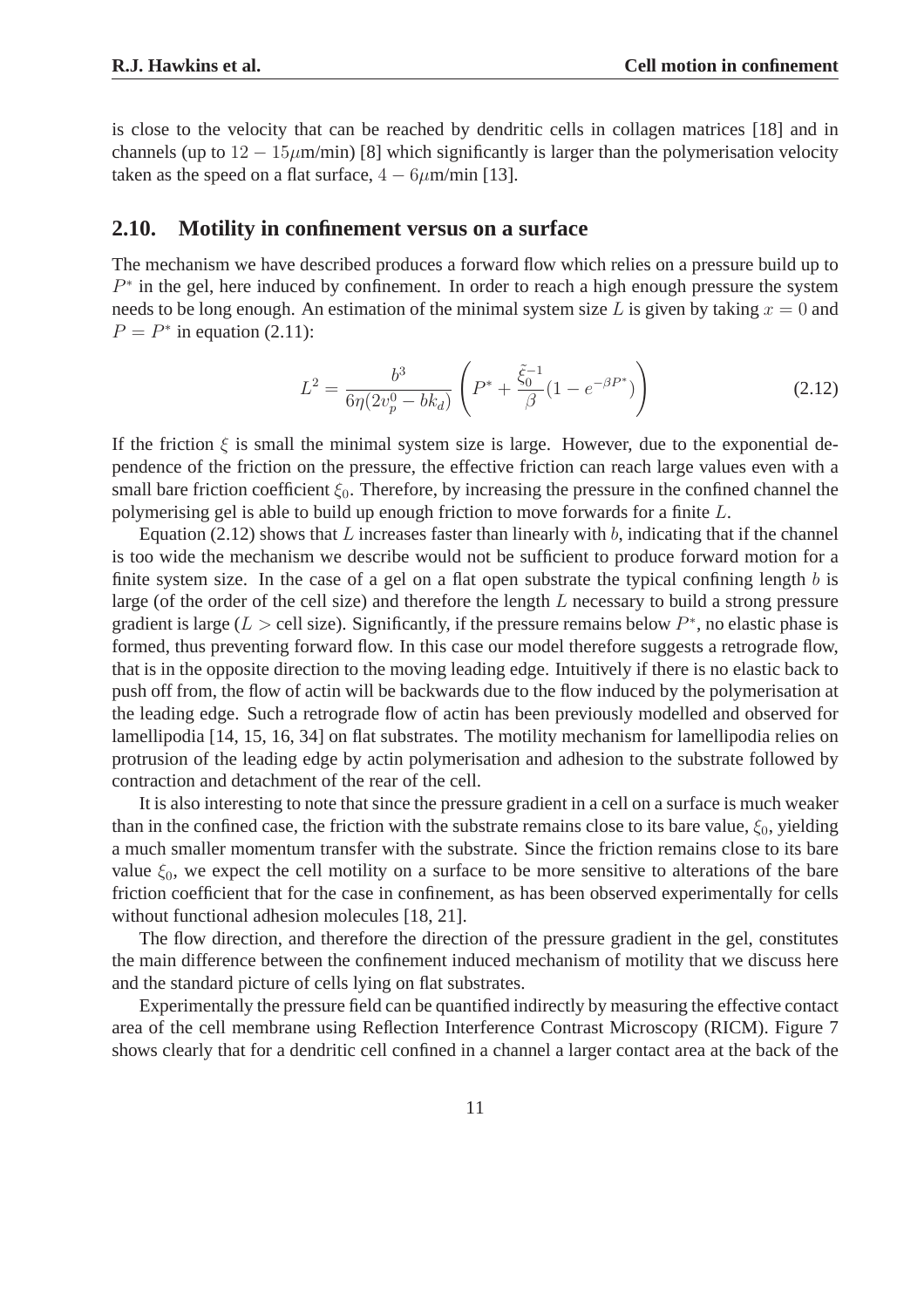cell is seen, indicating a backward pressure gradient in qualitative agreement with our theoretical prediction.



Figure 7: RICM image [12] of a dendritic cell moving (to the right) in a channel of  $4\mu$ m width. The dark zone at the back of the cell (left) indicates a large contact of the membrane with the channel wall (independent of the nucleus, dotted line), and therefore a high normal constraint, compared to the front (right).

# **3. Active gel model**

So far the only "active" (out-of-equilibrium) property we have considered is the self-polymerisation. In this section we introduce the active stress produced in our case by the activity of molecular motors such as myosin. The extension of the hydrodynamic equations for a passive gel, discussed in Section 2.1., to include such an active stress is known as the theory of active gels. It has been developed over recent years [14, 15, 16, 20, 29] and is proving to be successful in describing a wide variety of biological phenomena. Here we provide an outline of the main equations.

### **3.1. Polar gel**

Before we consider the active terms we first extend the equations for a viscoelastic gel given in Section 2.1. to the case of a polar viscoelastic gel. We assume the directions of the actin filaments are described by the normalised polarisation field  $\mathbf{p} = (\cos \theta, \sin \theta)$  where  $\theta$  is the angle with the x axis. Including polarisation the constitutive equation (2.1) in the viscous fluid limit ( $\tau \to 0$ ) becomes;

$$
2\eta u_{ij} = \sigma_{ij} - \frac{\nu}{2}(p_i h_j + p_j h_i) + \frac{1}{2}(p_i h_j - p_j h_i),
$$
\n(3.1)

where

$$
h_i = -\frac{\delta F}{\delta p_i} + \lambda' p_i
$$

is the field conjugate to the polarisation, called the molecular field, where  $F$  is the free energy. The molecular field is only defined within the transformation  $h \to h + \lambda' p$ , where  $\lambda'$  is an arbitary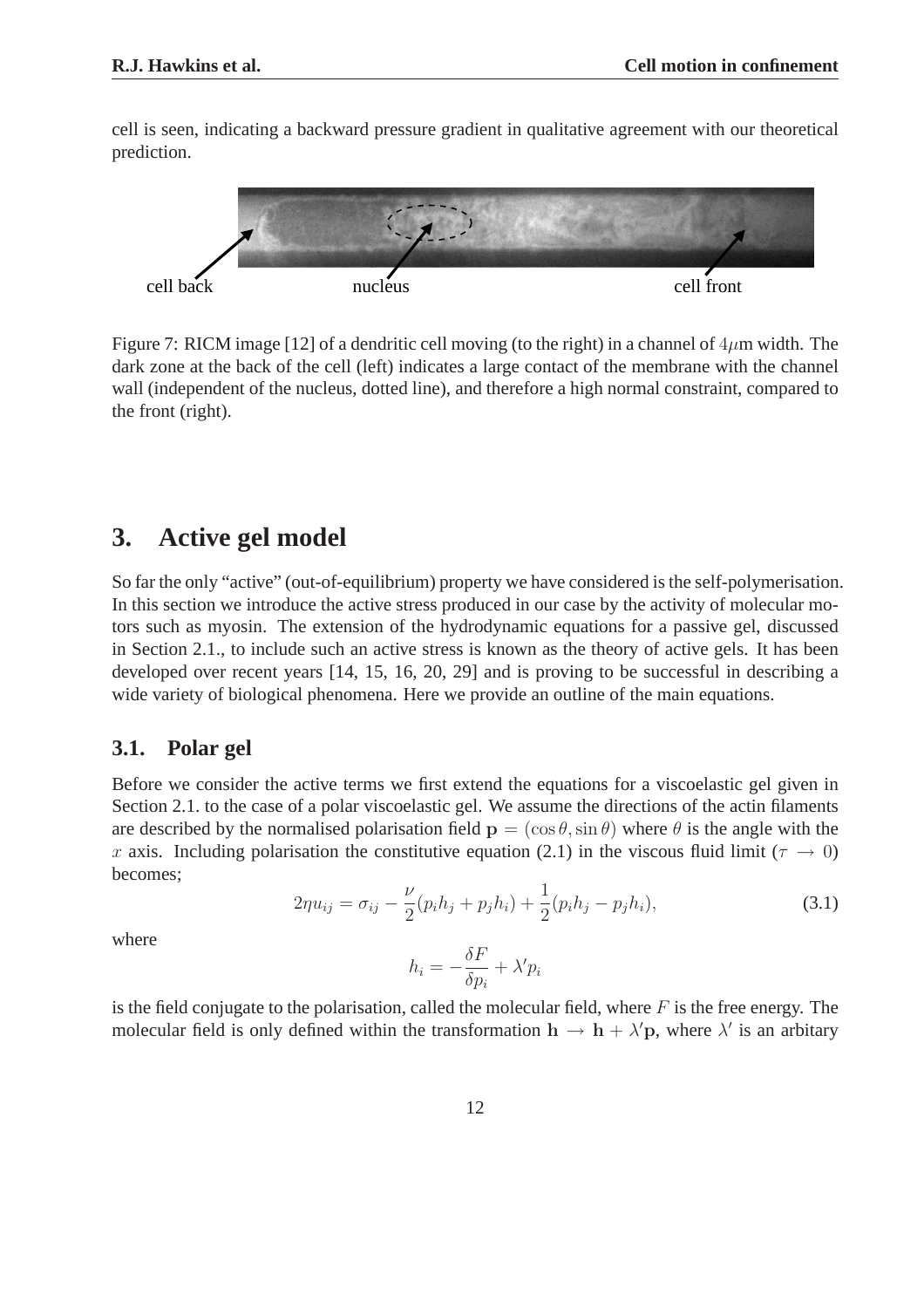function of time and space, since this transformation leaves the torque  $\Gamma = p \times h$  unchanged. The standard free energy for a polar liquid crystal is given by the Frank elastic energy [10]

$$
F = \int dx dz \left[ \frac{K_1}{2} (\nabla \cdot \mathbf{p})^2 + \frac{K_3}{2} (\nabla \times \mathbf{p})^2 \right]
$$
(3.2)

where  $K_{1,3}$  are the splay and bend elastic moduli. In two dimensions the twist term is zero. In the one constant approximation  $K_1 = K_3 = K$  this leads to

$$
h_i = K\nabla^2 p_i + \lambda' p_i.
$$

The molecular field is conveniently written in terms of its components parallel and perpendicular to the polarisation;

$$
h_{\parallel} = h_x p_x + h_z p_z = -K((\partial_x \theta)^2 + (\partial_z \theta)^2) + \lambda'
$$
  

$$
h_{\perp} = h_x p_z - h_z p_x = K \nabla^2 \theta.
$$

The second term of the right hand side of equation (3.1) is the coupling between the mechanical stress and the polarisation field, characterised by the coefficient  $\nu$  as is standard for liquid crystal hydrodynamics. The third term of the right hand side of equation (3.1) is the antisymmetric part of the stress tensor describing the torque acting on each volume element.

The equation for the polarisation flux is given by

$$
\frac{\mathbf{D}p_i}{\mathbf{D}t} = \frac{1}{\gamma}h_i - \nu u_{ij}p_j \tag{3.3}
$$

where  $\gamma$  is the rotational viscosity. The derivative is the co-rotational derivative  $\frac{D\phi_i}{Dt} = \frac{\partial \phi_i}{\partial t} +$  $(v_k\partial_k)\phi_i + \omega_{ij}\phi_j$  to ensure invariance with respect to rotation as well as translational flow.

In our model we assume normal outwards anchoring at the walls, consistent with available experimental observations. As assumed for models of the lamellipodium [17] we assume normal anchoring at the front. This imposes the symmetry breaking such that the polarisation points forwards (see black arrows in Figures 8 and 9). The polarisation in our case is therefore imposed as  $\theta = -\frac{\pi}{2}$  $\frac{\pi}{2}(1-\frac{2z}{b})$  $\frac{2z}{b}$ ).

### **3.2. The active contribution**

We are finally ready to add the active contribution to the polar gel. The active stress is given by  $\sigma_{ij}^{\text{active}} = \tilde{\zeta} \Delta \mu p_i p_j$  ([14, 15, 16]) where  $\Delta \mu$  is the chemical potential of ATP hydrolysis which provides the energy to the molecular motors driving the system out of equilibrium. The coefficient  $\tilde{\zeta}$ determines the nature and strength of the activity and it is to linear order proportional to the myosin concentration. In general the myosin concentration and therefore  $\zeta$  may not be homogeneous and we therefore allow it to vary with  $x$ . Acto-myosin systems are thought to be contractile which corresponds to  $\zeta$  < 0. With this active stress the constitutive equation (3.1) becomes;

$$
2\eta u_{ij} = \sigma_{ij} - \frac{\nu}{2}(p_i h_j + p_j h_i) + \frac{1}{2}(p_i h_j - p_j h_i) + \tilde{\zeta} \Delta \mu p_i p_j.
$$
 (3.4)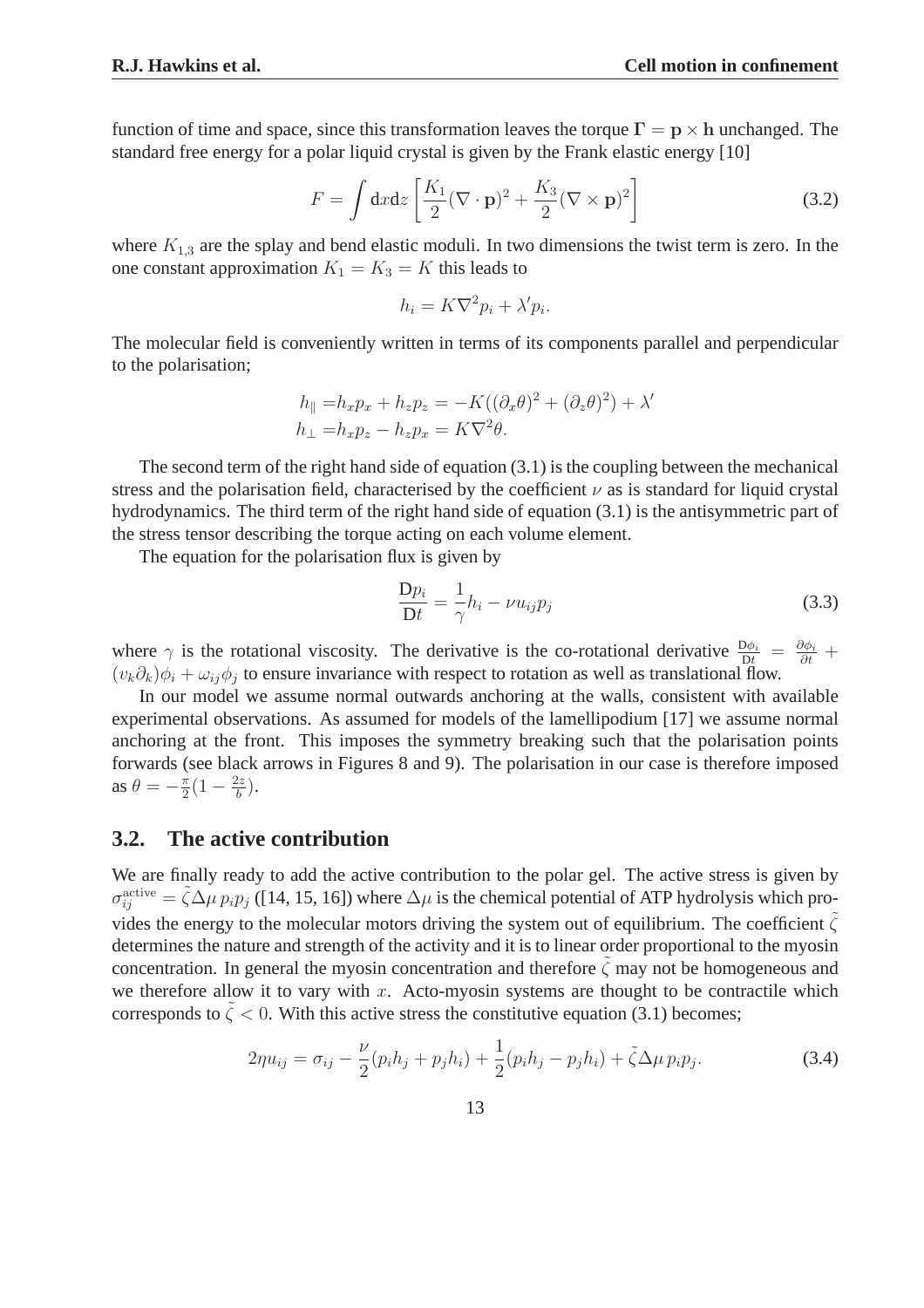In general the equation for the polarisation flux (3.3) also gains an extra term due to the activity. This term,  $\lambda \Delta \mu p_i$ , is characterised by the coefficient  $\lambda$ , which if positive tends to align the filaments enhancing the local polarisation. However if the polarisation has a fixed modulus, as in the case we consider here, this term simply modifies the parallel component of the molecular field  $h_{\parallel}$ (modifying  $\lambda'$ ) which is itself determined by the modulus of the polarisation. Using this modified molecular field  $\tilde{h}_i = h_i + \gamma \lambda p_i$  in equation (3.4) simply changes the coefficient  $\zeta$  to  $\tilde{\zeta} = \zeta + \lambda \nu \gamma$ . For simplicity we therefore directly wrote  $\tilde{\zeta}$  in equation (3.4) and leave the polarisation flux as in equation (3.3).

### **3.3. The thin channel approximation**

It is also useful to consider the lubrication approximation for a thin channel  $b \to 0$ . The force balance equation (2.3) in this case leads to

$$
\partial_x P = \eta \partial_z^2 v_x - \tilde{\zeta} \Delta \mu \, \partial_z (\sin 2\theta)
$$

with the appropriate parallel component of the molecular field  $\tilde{h_i} = h_i + (K(\pi/b)^2 + \gamma \lambda)p_i$ . Using the approximation therefore  $\partial_x P = \frac{dP}{dx}$  $\frac{dP}{dx}$ , the symmetry  $v_x(x, 0) = v_x(x, b)$  and the viscous friction  $\sigma_{zx}(z=0) = \xi v_x(x,0)$  as in Section 2.2. this is solved by:

$$
v_x(x,z) = -\frac{1}{2\eta} \frac{dP}{dx} \left( (b-z)z + \frac{b\eta}{\xi} \right) - \frac{b\tilde{\zeta}\Delta\mu}{4\pi\eta} (1 + \cos 2\theta)
$$
 (3.5)

and with the incompressibility condition equation (2.2)

$$
v_z(x,z) = \frac{1}{12\eta} \frac{\mathrm{d}^2 P}{\mathrm{d}x^2} \left( (3b - 2z)z + \frac{6b\eta}{\xi} \right) z - \frac{\mathrm{d}P}{\mathrm{d}x} \frac{\mathrm{d}\xi}{\mathrm{d}x} \frac{bz}{2\xi^2} + v_z(x,0) + \frac{b}{4\pi\eta} \frac{\mathrm{d}\tilde{\zeta}\Delta\mu}{\mathrm{d}x} \left( z + \frac{b\sin 2\theta}{2\pi} \right). \tag{3.6}
$$

For polarisation with anchoring at each wall the same (e.g. parallel to the walls  $\theta = 0$ ) there will be no flow. However a finite gradient in the polarisation, imposed for example by normal anchoring  $\theta = -\frac{\pi}{2}$  $\frac{\pi}{2}(1-\frac{2z}{b})$  $\frac{dz}{b}$ ), gives a finite velocity as shown in Figure 8.



Figure 8: Polarisation  $\theta = -\frac{\pi}{2}$  $\frac{\pi}{2}(1-\frac{2z}{b})$  $\frac{\partial z}{\partial b}$  (black arrows) and velocity profile (equations (3.5) and (3.6)) (green, filled arrow heads) of an active gel in a channel.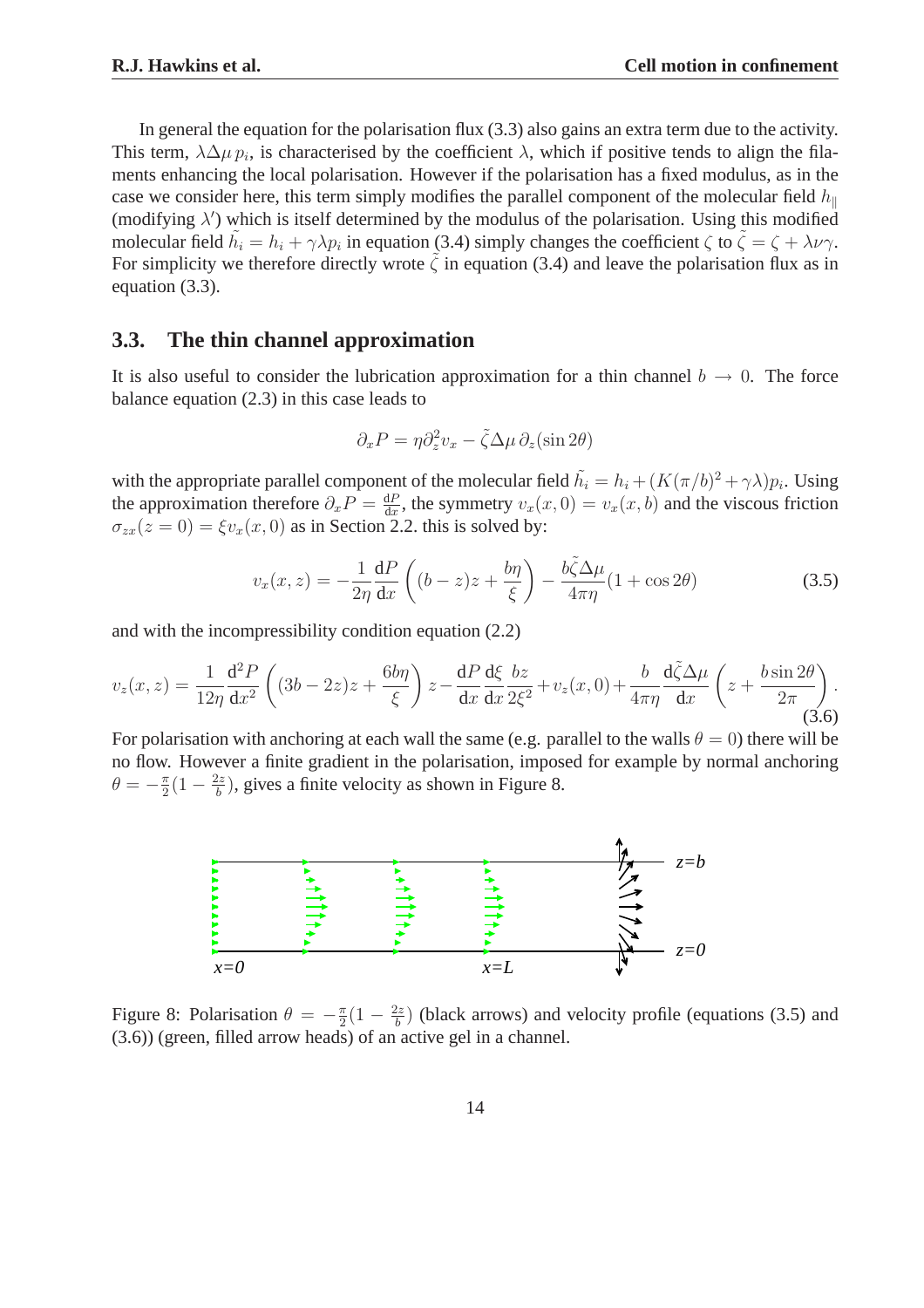The average velocity along the channel (equation 2.6) with the active contribution therefore becomes;

$$
v(x) = -\frac{b^2}{12\eta} \left( 1 + \tilde{\xi}^{-1} \right) \frac{\mathrm{d}P}{\mathrm{d}x} - \frac{b\tilde{\zeta}\Delta\mu}{4\pi\eta},
$$

which is a generalised Darcy's law.

### **3.4. Active gel with polymerisation at the walls**

Introducing polymerisation at the walls as in Section 2.3. will affect the polarisation such that  $\theta(z) = \theta_0 + \theta_1$  where  $\theta_0 = -\frac{\pi}{2}$  $\frac{\pi}{2}(1-\frac{2z}{b})$  $\frac{dz}{b}$ ) is the static configuration which satisfies the normal anchoring boundary condition as in Section 3.1.. With the assumption that  $\theta_1$  is linear in  $v_p^0$ , in the lubrication approximation (as outlined in Section 3.3.) to lowest order the polarisation is given by its static configuration  $\theta_0$ . Therefore the velocity is given by equations (3.5) and (3.6) with the depolymerisation term  $-k_d z$  in equation (3.6) as explained in Section 2.3.. Experimental observations [18] indicate that the concentration of myosin is greater at the back of the cell. We model this with a simple linear gradient in the activity coefficient

$$
\tilde{\zeta}(x)\Delta\mu = \tilde{\zeta}_0 \Delta\mu (L - x)/L
$$

The resulting velocity profile is shown in dashed green arrows in Figure 9, and shows that the contractile activity of the acto-myosin system enhances motion.



Figure 9: Polarisation (black) and flow velocity (equations (2.4) and (2.5)) with (dashed green) and without (blue) myosin. Polarisation arrows point in the direction of actin polymerisation. The active term is taken as  $\zeta(x)\Delta\mu = \zeta_0\Delta\mu(L-x)/L$  for  $x > 0$  such that there are more myosins at the back of the cell.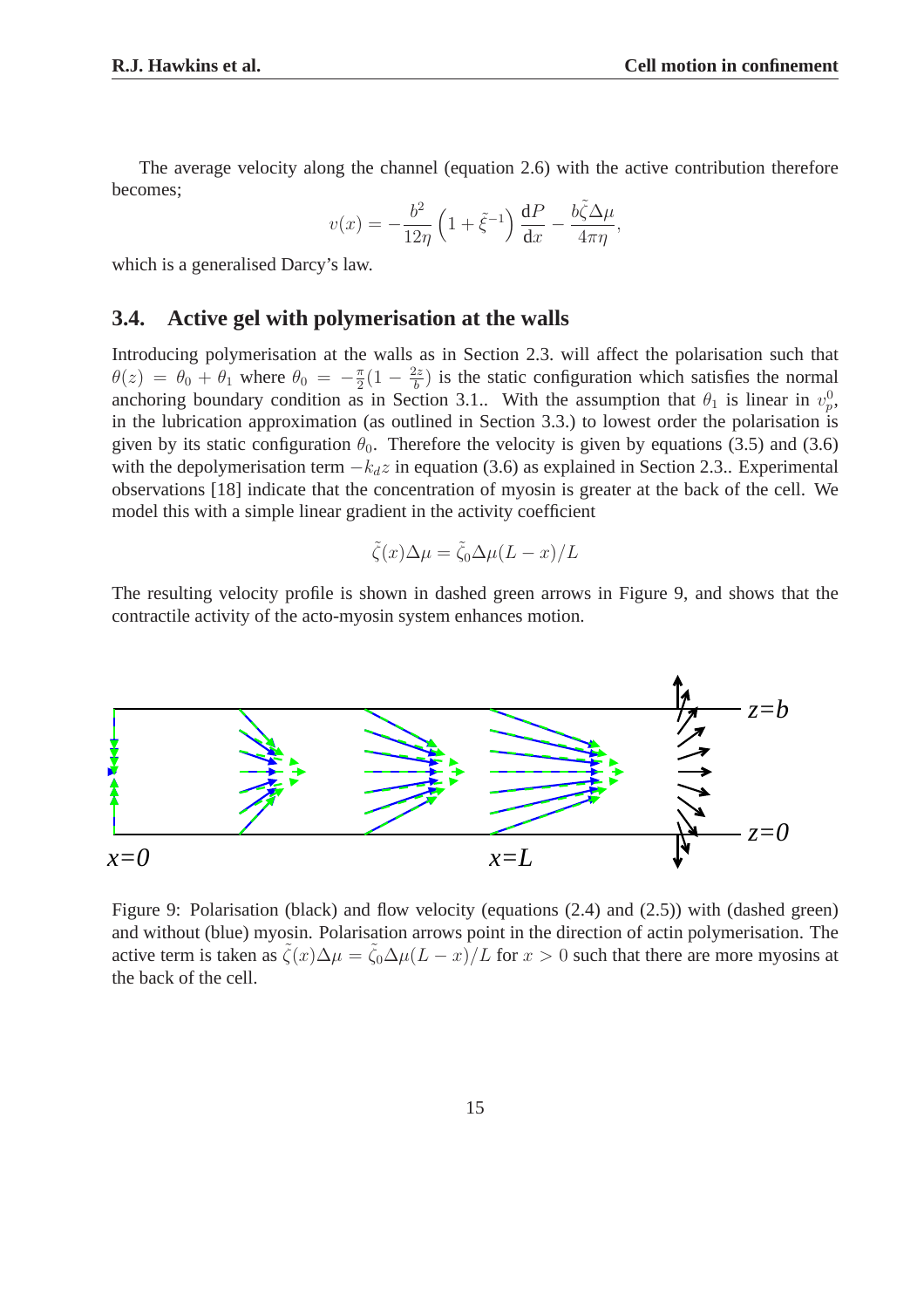### **4. Tilted channel walls**

In order to further investigate the role of geometric confinement on motility we consider a channel with one wall tilted such that the channel has the shape of a funnel (as shown in Figure 10). In this section we first consider a self-polymerising gel in such a channel, then an active contractile gel and finally adding both effects together.

### **4.1. Polymerising gel in tilted channel**

In this geometry of a funnel shaped channel with the top wall tilted the height of the channel is  $b = b_0 + b_1x$  (see Figure 10). Throughout we consider a small tilt  $b_1L \ll b_0$  keeping up to linear order in  $b_1$ . We substitute this into equations (2.4) and (2.5), calculating the pressure as outlined above in Section 2.7.. The boundary conditions for the velocity perpendicular to the channel walls due to polymerisation become  $v_{\perp}(x, 0) = v_z(x, 0) = v_p$  (as before) and  $v_{\perp}(x, b) = v_z(x, b) \cos b_1 - v_x(x, b) \sin b_1 = -v_p$  (modified according to the new geometry). The velocity parallel to the channel walls becomes  $v_x(x, 0) = v_x(x, 0)$  (as before) and  $v_{\parallel}(x, b) = v_x(x, b) \cos b_1 + v_z(x, b) \sin b_1$  modified due to the tilted upper wall. Therefore the velocity components at the upper wall are now  $v_x(x, b) = v_x(x, 0) \cos b_1 + v_p \sin b_1$  and  $v_z(x, b) = -v_p \cos b_1 + v_x(x, 0) \sin b_1$ . As before  $v_x(x, 0)$  is determined by the viscous friction  $\sigma_{zx}(z=0) = \xi v_x(x,0)$  but the friction condition at the upper wall becomes  $\sigma_{\parallel}(z=b) = \xi v_{\parallel}(x,b)$ .

Intuitively we expect the material to flow towards the wider part of the channel since the polymerisation pushes off the tilted wall. However due to the conservation of mass (equation (2.7)) the average velocity  $v$  in the tilted case will be slower than the straight case as the width  $b$  becomes larger. The velocity profile in a straight (solid blue, filled arrow heads) compared to tilted (dashed red, filled arrow heads) channel is shown in Figure 10, assuming the pressure remains high enough for forward motion.



Figure 10: Velocity profile of a passive polymerising gel in a straight (solid blue, filled arrow heads) and tilted (dashed red, filled arrow heads) channel.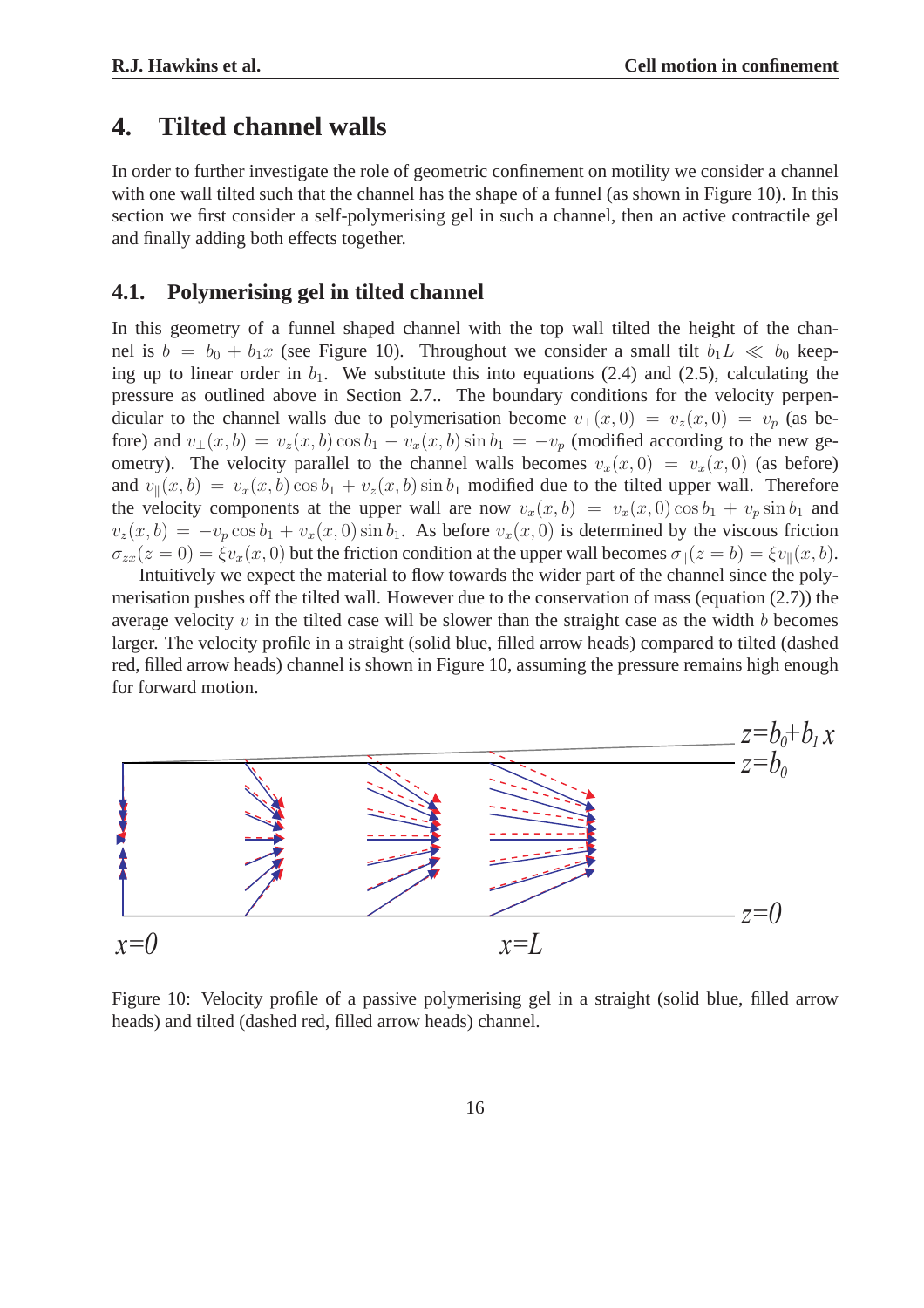At this point it is appropriate to comment on the direction of movement. For a straight channel the symmetry is broken spontaneously and the cell is just as likely to move in the positive or negative x direction. In the above we always chose the positive x direction. For a tilted channel the tilt induces a preference for movement towards the wider part of the channel due to the polymerisation against the tilted wall. With motion towards the wider part, the pressure build-up towards the back increases faster than if the symmetry was broken in the opposite direction, due to the tilted geometry favouring a higher pressure in the narrower region. If the back was at the wider part, in an extreme case the pressure would not reach the threshold  $P^*$  required for the mechanism we describe. These two effects of the polymerisation direction and the pressure give a bias to the symmetry breaking in favour of the positive  $x$  direction.

### **4.2. Active contractile gel in tilted channel**

In this section we ignore the possibility of self-polymerisation and consider an active contractile gel in a tilted channel. In this case the velocity is given by the equations (3.5) and (3.6) where  $b = b_0 + b_1x$  and the polymerisation velocity and depolymerisation rate are zero  $v_p = k_d = 0$ . Therefore the boundary conditions for the velocity components are  $v_x(x, 0) = v_x(x, 0)$ ,  $v_x(x, b) =$  $v_x(x, 0) \cos b_1$ ,  $v_z(x, 0) = 0$  and  $v_z(x, b) = v_x(x, 0) \sin b_1$ . The polarisation is taken with normal anchoring at the channel walls such that  $\theta = -\frac{\pi}{2}$  $\frac{\pi}{2}(1-\frac{2z}{b})$  $\frac{\partial^2 z}{\partial b^2}$  +  $\frac{b_1 z}{b}$ . Figure 11 shows the polarisation and velocity profile for straight and tilted channels.

It is interesting to note that, for a long system the symmetry breaking would actually be biased in the direction as drawn in Figure  $11(c)$  and not Figure  $11(b)$  in order to minimise the elastic energy (equation 3.2). In this case the velocity is towards the narrower part of the channel. In the case of a finite cell within the channel with the polarisation normally outwards around the entire membrane surface, there is by necessity a defect. Minimising the elastic energy would favour the defect in the wider part of the channel and therefore the case drawn in Figure 11(c) where the direction of motion is towards the narrower part of the channel. This suggests that the symmetry breaking bias is in opposite directions for motion driven by polymerisation and motion driven by active contractility by molecular motors.

### **4.3. Active contractile and polymerising gel in tilted channel**

Finally we consider a polymerising active gel in a tilted channel. We assume that the polymerisation is the dominant effect and therefore the symmetry breaking for the polarisation is in the positive x direction towards the wider part of the channel as discussed in Section 4.1.. The velocity profile is calculated from equations (3.5) and (3.6) with  $b = b_0 + b_1x$  and  $\theta = -\frac{\pi}{2}$  $\frac{\pi}{2}(1-\frac{2z}{b})$  $\frac{b_2}{b}$  +  $\frac{b_1z}{b}$ . The boundary conditions for the velocity induced by the polymerisation are the same those given in Section 4.1.. The result is plotted in Figure 12 as solid brown filled arrow heads with the passive result from Section 4.1., Figure 10 shown in dashed red filled arrow heads for comparison. With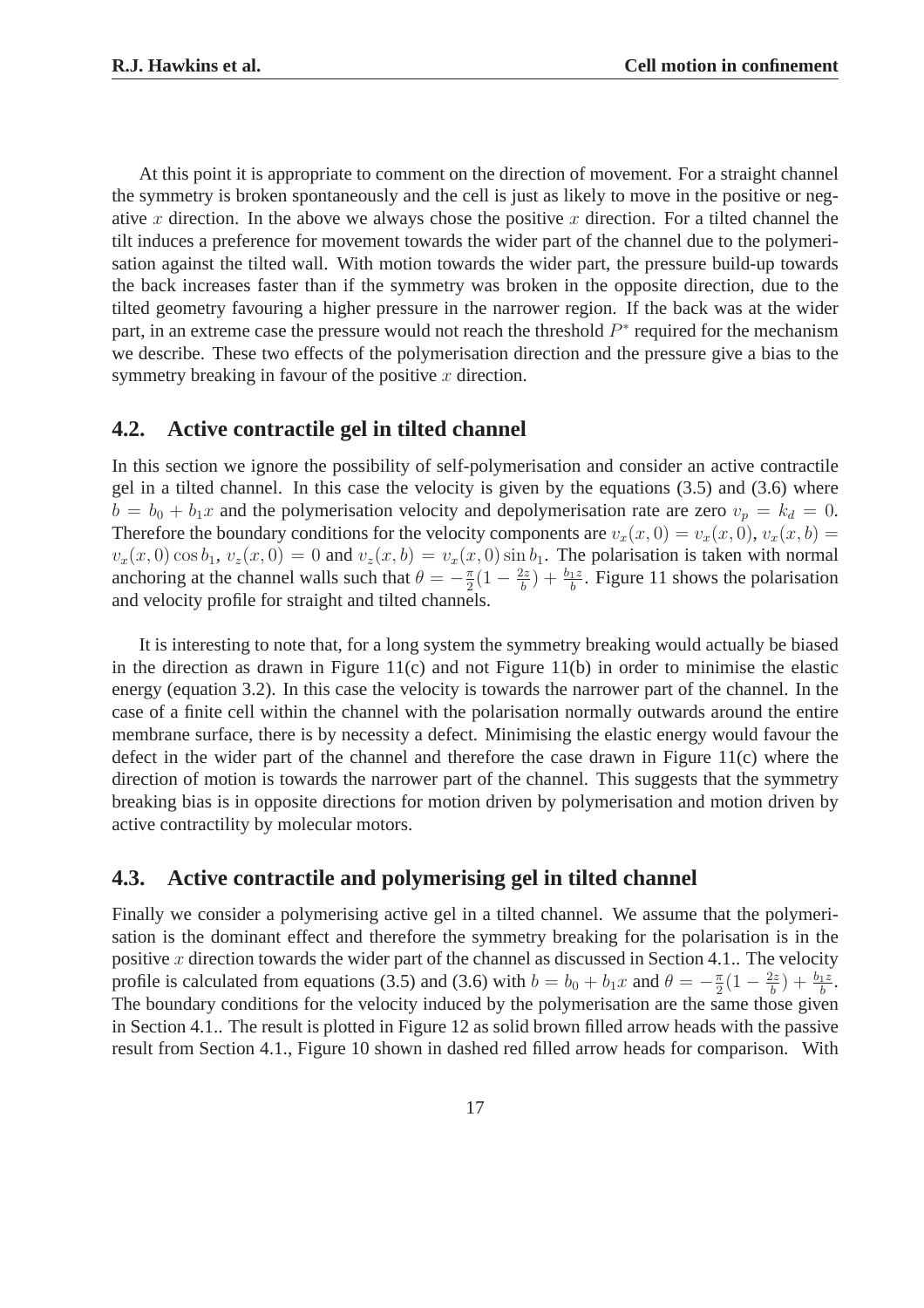

Figure 11: Velocity profile of an active gel in (a) straight (green filled arrow heads: velocity; black arrows: polarisation) and (b) tilted up (c) tilted down (brown filled arrow heads: velocity; grey arrows: polarisation) channel.



Figure 12: Velocity profile of a passive (dashed red, filled arrow heads) and active (solid brown, filled arrowheads) polymerising gel in a tilted channel, polarisation grey arrows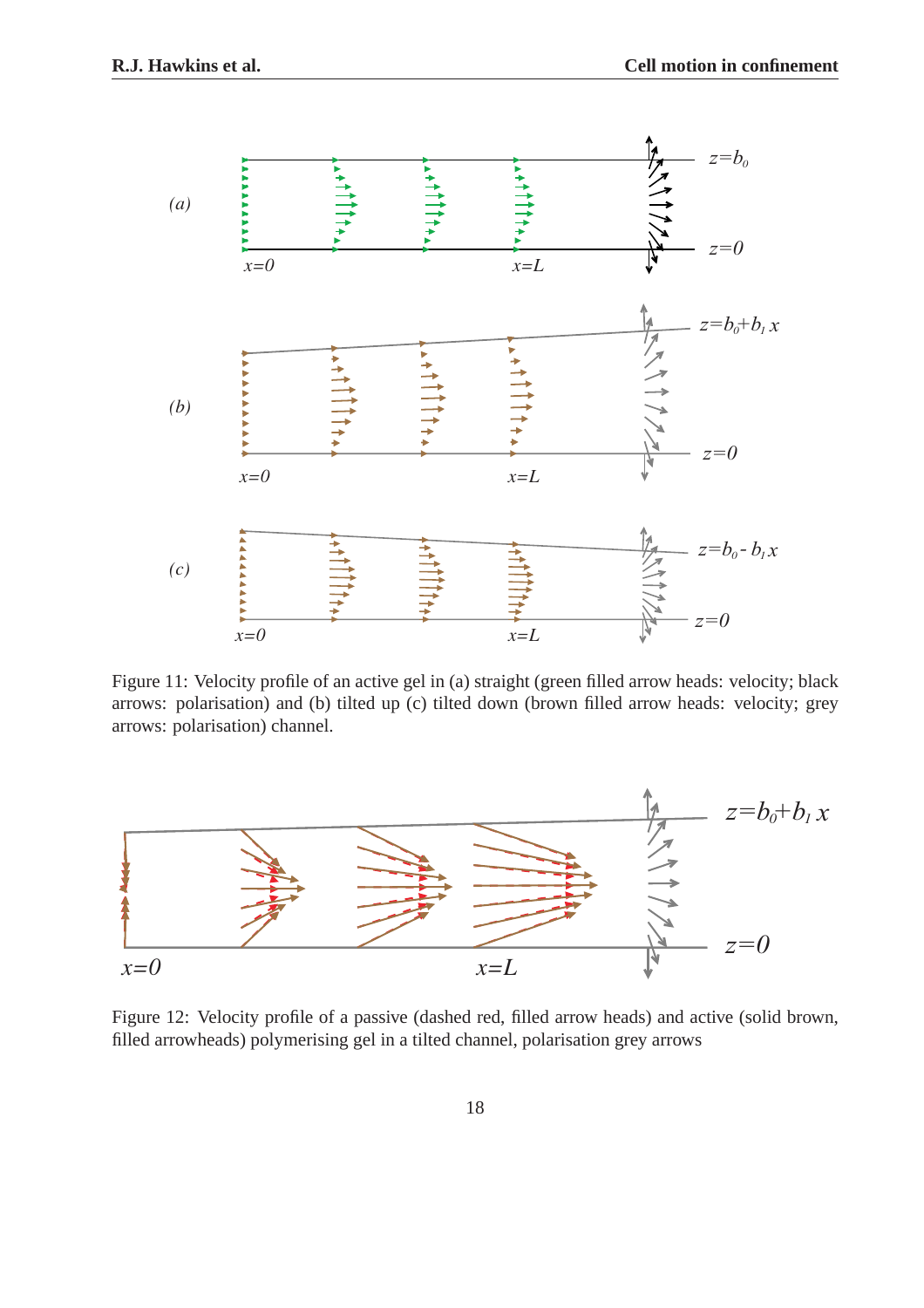this choice of symmetry breaking it is clear that the effects of polymerisation, active contractility and a positive tilt in the confining walls are additive increasing the velocity in the channel in the positive  $x$  direction (towards the wider part of the channel).

# **5. Conclusions**

In conclusion, we have discussed mechanisms for cell motility in confinement which differ substantially from the standard picture of cell motility on flat open surfaces. Importantly our model does not require specific adhesion proteins since the mechanism relies on a pressure build-up in confinement which enhances the friction. This result is compatible with the experiments of [18], where it is found that integrin knocked out dendritic cells are motile only in confined environments. Within our model, which relies on actin polymerisation against the confining walls, contractility due to myosin molecular motors is not essential to motion but we show it can increase the speed, in agreement with experiments [18]. Finally we have also discussed motility in channels with tilted walls. We show that polymerisation against the confining walls alone is sufficient for cell motion in confinement. Also active contractility alone can produce motion if the local polarisation of the gel is anchored in such a way as to maintain a gradient of polarisation. We find that a combination of both effects can be additive, increasing the flow velocity.

# **Acknowledgements**

We thank Jean-François Joanny, Jacques Prost, Matthieu Piel, Olivier Collin and Ana-Maria Lennon-Duménil for helpful discussions.

## **References**

- [1] B. Alberts. Molecular biology of the cell, 4th ed., Garland Science, New York, 2002.
- [2] A. Bernheim-Groswasser, S. Wiesner, R. M. Golsteyn, M. F. Carlier, and C. Sykes, *The dynamics of actin-based motility depend on surface parameters*, Nature, 417 (2002), No. 6886, 308–311.
- [3] A. C. Callan-Jones, J.-F. Joanny, and J. Prost, *Viscous-fingering-like instability of cell fragments*, Phys. Rev. Lett., 100 (2008), 258106.
- [4] Y. Calle, S. Burns, A. J. Thrasher, and G. E. Jones, *The leukocyte podosome.*, Eur. J. Cell. Biol., 85 (2006), No. 3-4, 151–157.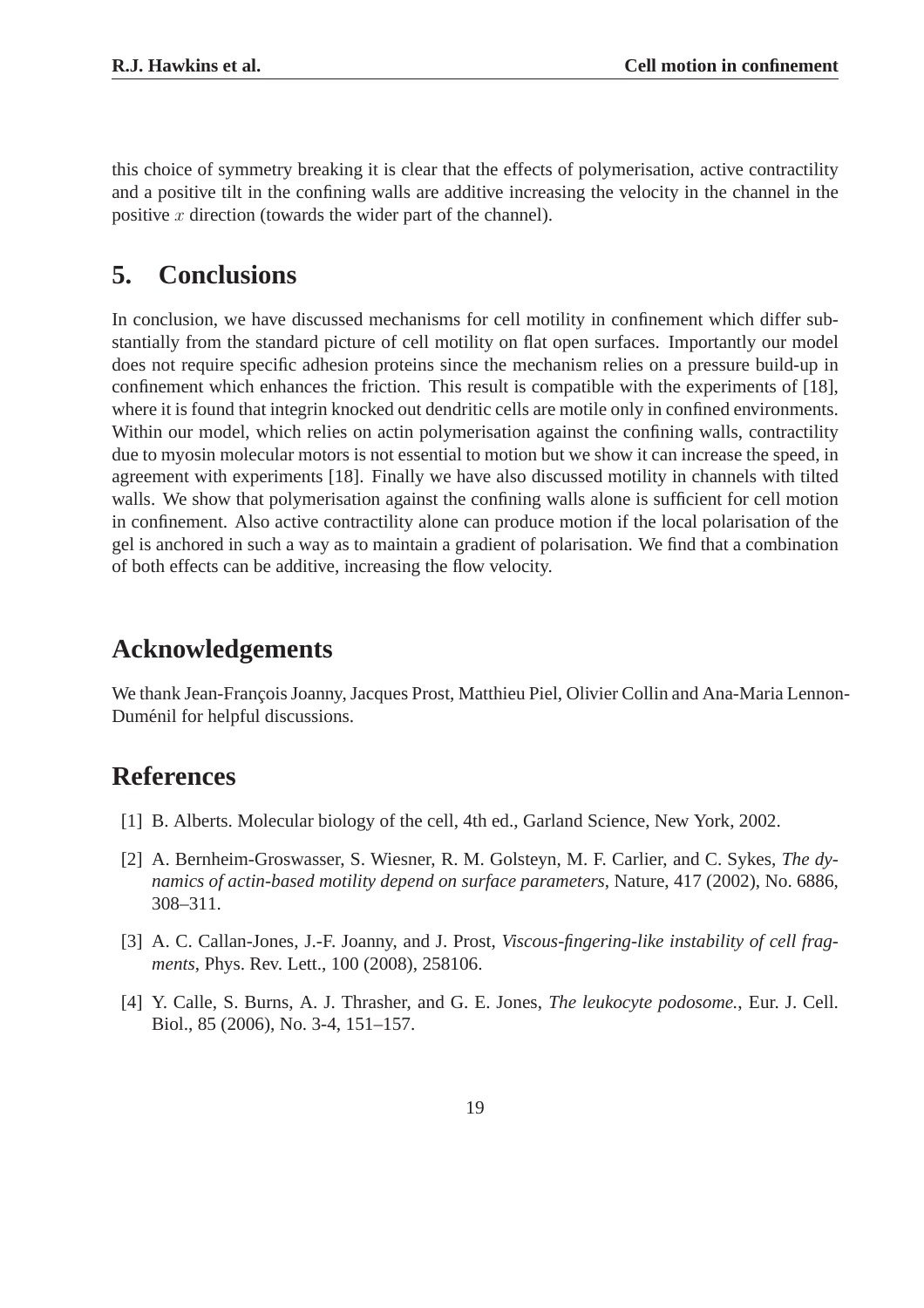- [5] C. Le Clainche and M.-F. Carlier, *Regulation of actin assembly associated with protrusion and adhesion in cell migration.*, Physiol. Rev., 88, (2008), No. 2, 489–513.
- [6] M. Dogterom, M.E. Janson, C. Faivre-Moskalenko, A. van der Horst, J.W.J. Kerssemakers, C. Tanase, and B.M. Mulder, *Force generation by polymerizing microtubules*, Applied Physics A: Materials Science & Processing, 75 (2002), No. 2, 331–336.
- [7] C. Dombrowski, L. Cisneros, S. Chatkaew, R. E. Goldstein, and John O. Kessler, *Selfconcentration and large-scale coherence in bacterial dynamics*, Phys. Rev. Lett., 93 (2004), No. 9, 098103.
- [8] G. Faure-André, P. Vargas, M.-I. Yuseff, M. Heuzé, J. Diaz, D. Lankar, V. Steri, J. Manry, S. Hugues, F. Vascotto, J. Boulanger, G. Raposo, M.-R. Bono, M. Rosemblatt, M. Piel and A.-M. Lennon-Duménil, *Regulation of dendritic cell migration by CD74, the MHC class II-associated invariant chain.*, Science, 322 (2008), No. 5908, 1705–1710.
- [9] F. Gerbal, P. Chaikin, Y. Rabin, and J. Prost, *An elastic analysis of listeria monocytogenes propulsion.*, Biophys. J., 79 (2000), No. 5, 2259–2275.
- [10] P. G. de Gennes and J. Prost. The Physics of Liquid Crystals. Oxford. Univ. Press, Oxford, 1993.
- [11] Y. Hatwalne, S. Ramaswamy, M. Rao, and R. A. Simha, *Rheology of active-particle suspensions.*, Phys. Rev. Lett., 92 (2004), No. 11, 118101.
- [12] R. J. Hawkins, M. Piel, G. Faure-Andre, A. M. Lennon-Dumenil, J. F. Joanny, J. Prost, and R. Voituriez, *Pushing off the walls: a mechanism of cell motility in confinement.*, Phys. Rev. Lett., 102 (2009), No. 5, 058103.
- [13] S. F. G. van Helden, D. J. E. B. Krooshoop, K. C. M. Broers, R. A. P. Raymakers, C. G. Figdor, and F. N. van Leeuwen, *A critical role for prostaglandin e2 in podosome dissolution and induction of high-speed migration during dendritic cell maturation.*, J. Immunol., 177 (2006), No. 3, 1567–1574.
- [14] F. Julicher, K. Kruse, J. Prost, and J. F. Joanny, *Active behavior of the cytoskeleton*, Physics Reports, 449 (2007), No. 1-3, 3–28.
- [15] K. Kruse, J. F. Joanny, F. Jülicher, J. Prost, and K. Sekimoto, Asters, vortices, and rotating *spirals in active gels of polar filaments.*, Phys. Rev. Lett., 92 (2004), No. 7, 078101.
- [16] K. Kruse, J. F. Joanny, F. Jülicher, J. Prost, and K. Sekimoto, *Generic theory of active polar gels: a paradigm for cytoskeletal dynamics.*, Eur. Phys. J. E Soft Matter, 16 (2005), No. 1, 5–16.
- [17] K. Kruse, J. F. Joanny, F. Jülicher, and J. Prost *Contractility and retrograde flow in lamellipodium motion.*, Phys Biol, 3 (2006), No. 2, 130–137.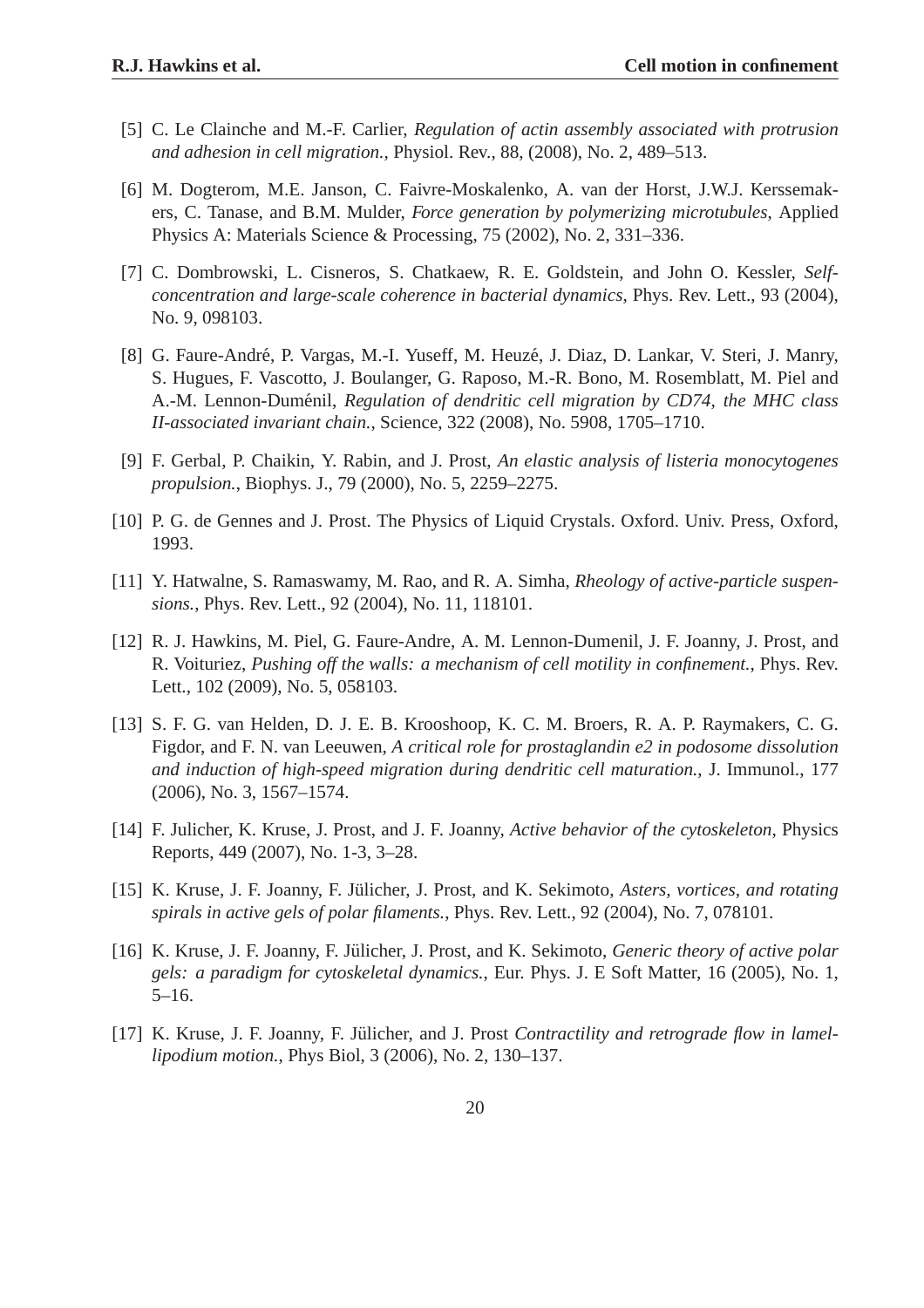- [18] T. Lämmermann, B. L. Bader, S. J. Monkley, T. Worbs, R. Wedlich-Söldner, K. Hirsch, M. Keller, R. Förster, D. R. Critchley, R. Fässler, and M. Sixt, *Rapid leukocyte migration by integrin-independent flowing and squeezing.*, Nature, 453 (2008), No. 7191, 51–55.
- [19] R. Larson. Constitutive equations for polymer melts and solutions. Butterworth-Heinemann, 1998.
- [20] T. B. Liverpool and M. C. Marchetti *Instabilities of isotropic solutions of active polar filaments.*, Phys Rev Lett, 90 (2003), No. 13, 138102.
- [21] S. E. Malawista and A. de Boisfleury Chevance, *Random locomotion and chemotaxis of human blood polymorphonuclear leukocytes (pmn) in the presence of edta: Pmn in close quarters require neither leukocyte integrins nor external divalent cations.*, Proc. Natl. Acad. Sci. USA, 94 (1997), No. 21, 11577–11582.
- [22] D. Marenduzzo, E. Orlandini, M. E. Cates, and J. M. Yeomans, *Steady-state hydrodynamic instabilities of active liquid crystals: Hybrid lattice boltzmann simulations*, Phys. Rev. E, 76 (2007), No. 3, 031921 (English).
- [23] D. Marenduzzo, E. Orlandini, M. E. Cates, and J. M. Yeomans, *Lattice boltzmann simulations of spontaneous flow in active liquid crystals: The role of boundary conditions*, J. Non-Newton. Fluid Mech., 149 (2008), no. 1-3, 56–62.
- [24] A. Mogilner and G. Oster *Cell motility driven by actin polymerization*, Biophys J., 71 (1996), no. 6, 3030–3045.
- [25] V. Narayan, S. Ramaswamy, and N. Menon, *Long-lived giant number fluctuations in a swarming granular nematic*, Science, 317 (2007), No. 5834, 105–108.
- [26] F. J. Nedelec, T. Surrey, A. C. Maggs, and S. Leibler, *Self-organization of microtubules and motors*, Nature, 389 (1997), No. 6648, 305–308.
- [27] T. D. Pollard and G. G. Borisy, *Cellular motility driven by assembly and disassembly of actin filaments.*, Cell, 112 (2003), No. 4, 453–465.
- [28] J. M. Serrador, M. Nieto, and F. Sánchez-Madrid, *Cytoskeletal rearrangement during migration and activation of t lymphocytes.*, Trends. Cell. Biol., 9 (1999), No. 6, 228–233.
- [29] R. A. Simha and S. Ramaswamy, *Hydrodynamic fluctuations and instabilities in ordered suspensions of self-propelled particles.*, Phys Rev Lett, 89 (2002), No. 5, 058101.
- [30] J. A. Theriot and T. J. Mitchison, *Actin microfilament dynamics in locomoting cells.*, Nature, 352 (1991), No. 6331, 126–131.
- [31] J. Toner, Y. Tu, and S. Ramaswamy, *Hydrodynamics and phases of flocks.*, Annals of Physics, 318 (2005), No. 1, 170–244.